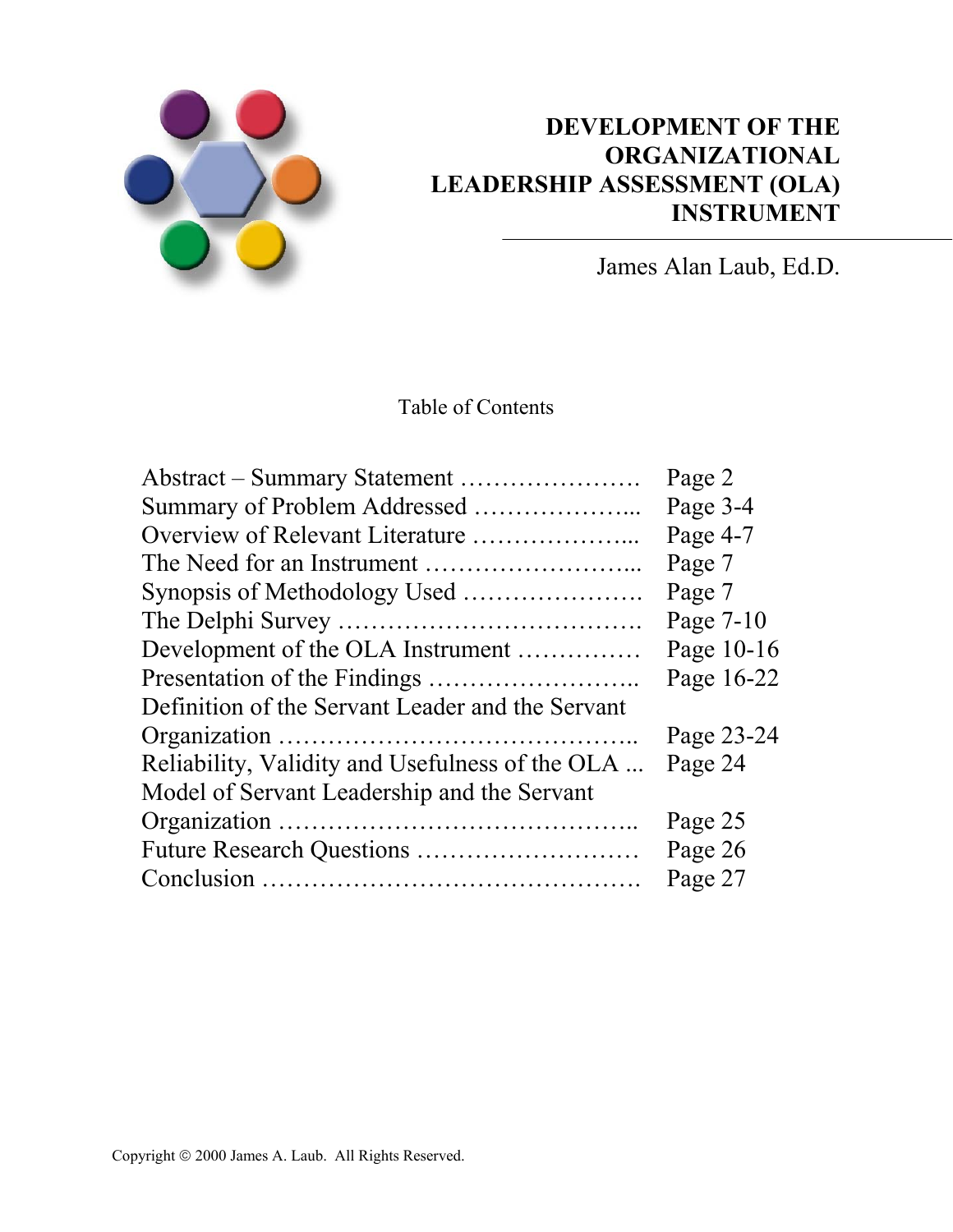#### Abstract

This study attempted to answer three questions: *How is servant leadership defined? What are the characteristics of servant leadership? Can the presence of these characteristics within organizations be assessed through a written instrument?* There were two main parts to the study. Part one involved a Delphi study to determine the characteristics of servant leadership and part two used these characteristics to construct the *Organizational Leadership Assessment (OLA)* instrument.

The three-part Delphi survey was conducted with fourteen authorities from the field of servant leadership. The panel was asked to name and rate the characteristics of the servant leader. All characteristics that were rated from "Necessary" to "Essential" in the final survey were used in the construction of the *OLA* instrument. A significant ( $p<0.05$ ) decrease was found in the interquartile range between round two and round three, indicating a move toward consensus.

Seventy-four items were written for the field test version of the *OLA* and six items were added to assess job satisfaction, for a total of 80 items. The field test was conducted with 828 people from 41 organizations representing various states in the U.S. and one organization from the Netherlands. The instrument had an estimated reliability of .98. One way ANOVA and correlation tests were run with demographic data and the *OLA* score and also with the job satisfaction score. A significant (p<.01) positive correlation of .653 was found between the *OLA* score and the job satisfaction score. A factor analysis revealed a two factor solution composed of organization assessment items and leadership assessment items. Potential subscores were considered, but there was a high correlation between the scales; therefore use of the overall *OLA* score is recommended for research purposes.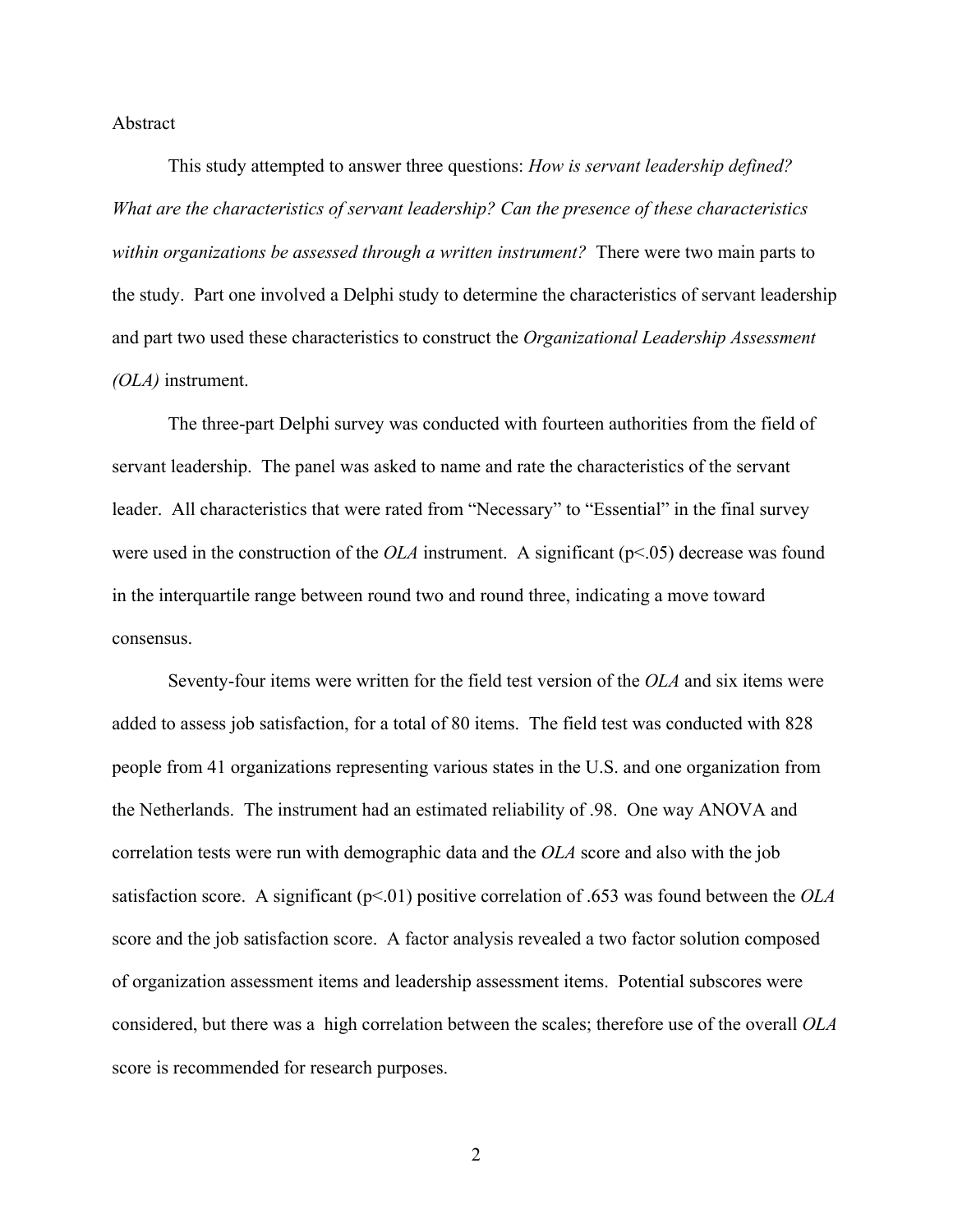This study provides an operational definition of servant leadership and the servant organization as well as a list of the characteristics of servant leadership, as determined by a panel of experts. The *OLA* was found to be a reliable tool for measuring servant leadership in organizations and will be useful for further research as well as diagnosis in organizations.

#### Summary of the Problem Addressed

Servant leadership is attracting a broader audience throughout a wide variety of organizations today. This growing interest is fueled by changes taking place in the workplace and in the society at large. In the past 25 years we have seen a dramatic increase of women in the workplace, a growing ethnic and racial diversity and a desire to see the workplace serve as a learning environment for personal growth and fulfillment. These changes, among others, have prompted a reexamination of the effectiveness of the traditional leadership model of power and authority. The traditional model has held prominence since the beginning of time, and our history is written around the use and abuse of leadership power. There is a growing call for new leadership thinking and a new vision of organizations that place service to others over selfinterest and self-promotion.

Though servant leadership has been written about and practiced by several in the past few years it has not been studied in a systematic manner. The writings of Robert Greenleaf, who coined the term "servant leadership", were not based on research or even what he called conscious logic. They were based on a keen intuitive sense of people and their relationships within institutions. This study also addressed a need to review what has been written since Greenleaf to determine what has been added to his work and can take us beyond his original ideas.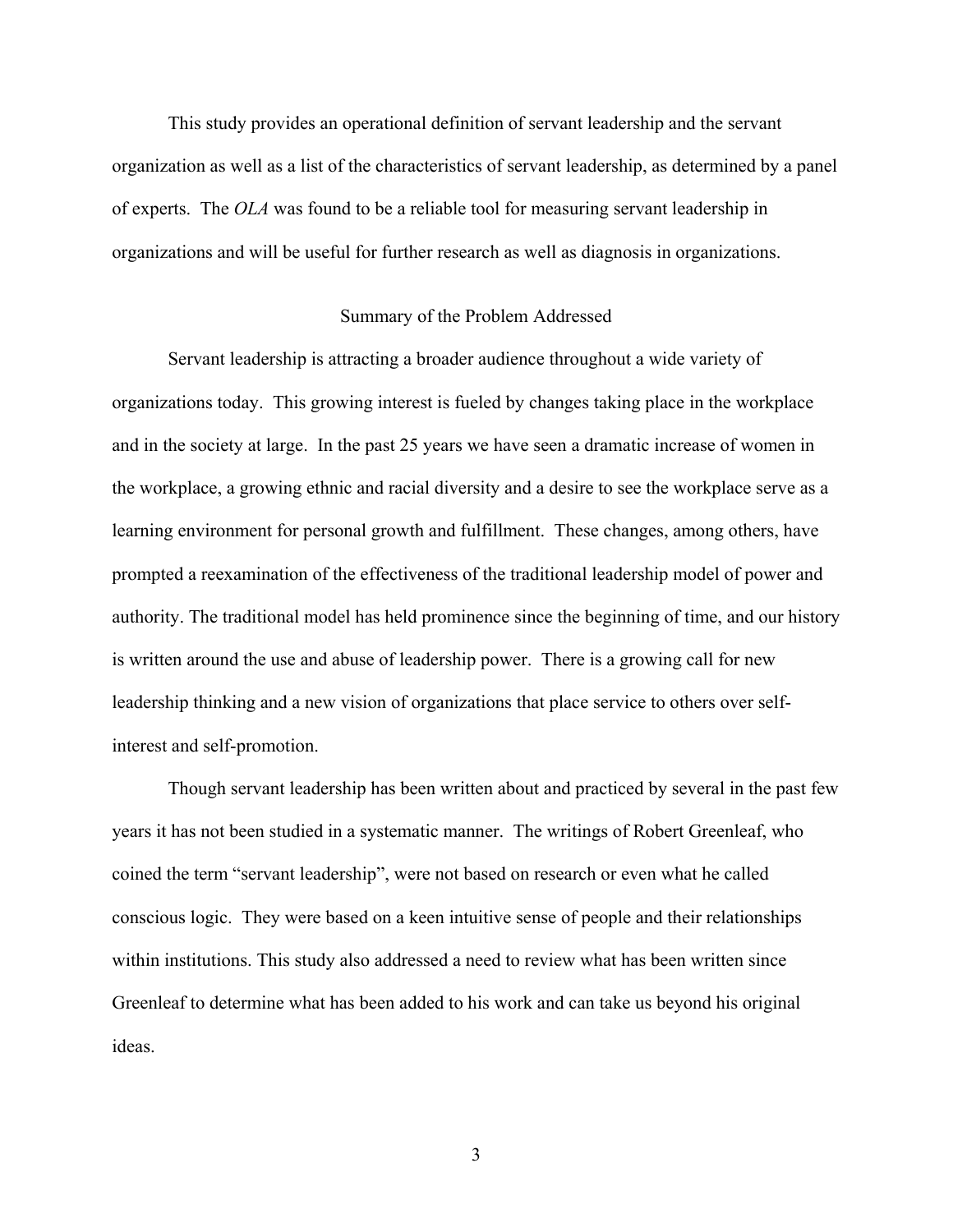The purpose of this study is to collect, from the literature and a panel of experts, an agreed-upon list of the characteristics of servant leadership, and to develop an instrument for assessing the level at which leaders and workers perceive that these characteristics are displayed in their organizations. The goals of the study, then, can be stated in the following questions: How is servant leadership defined?, what are the characteristics of servant leadership? and can the presence of these characteristics within organizations be assessed through a written instrument?

A new leadership is needed: leadership that is not trendy and transient, but a leadership that is rooted in our most ethical and moral teaching; leadership that works because it is based on how people need to be treated, motivated and led. This study will seek to explore these dynamic questions by seeking to bring a much-needed research element to the ongoing discussion on servant leadership. It is this author's assumption that through this growing awareness we will be able to unleash the powerful potential of creativity and leadership that is within each of us for the purpose of building up ourselves and our organizations while reaching out to others and impacting a very needy world.

# Overview of the Relevant Literature

A comprehensive review of the literature revealed writings on servant leadership from different timeframes. Writings from the distant past revealed a focus on servant leadership from Biblical literature. Though the concept of the leader as servant is explicit in several Judeo-Christian writings, it also can be found in the literature from other religious groups. In the 1970's Robert Greenleaf wrote several key essays promoting the theme. His work has been taken over by the Robert K. Greenleaf Center for Creative Leadership, which seeks to promote his writings as well as more current literature on the subject. A thorough review of the current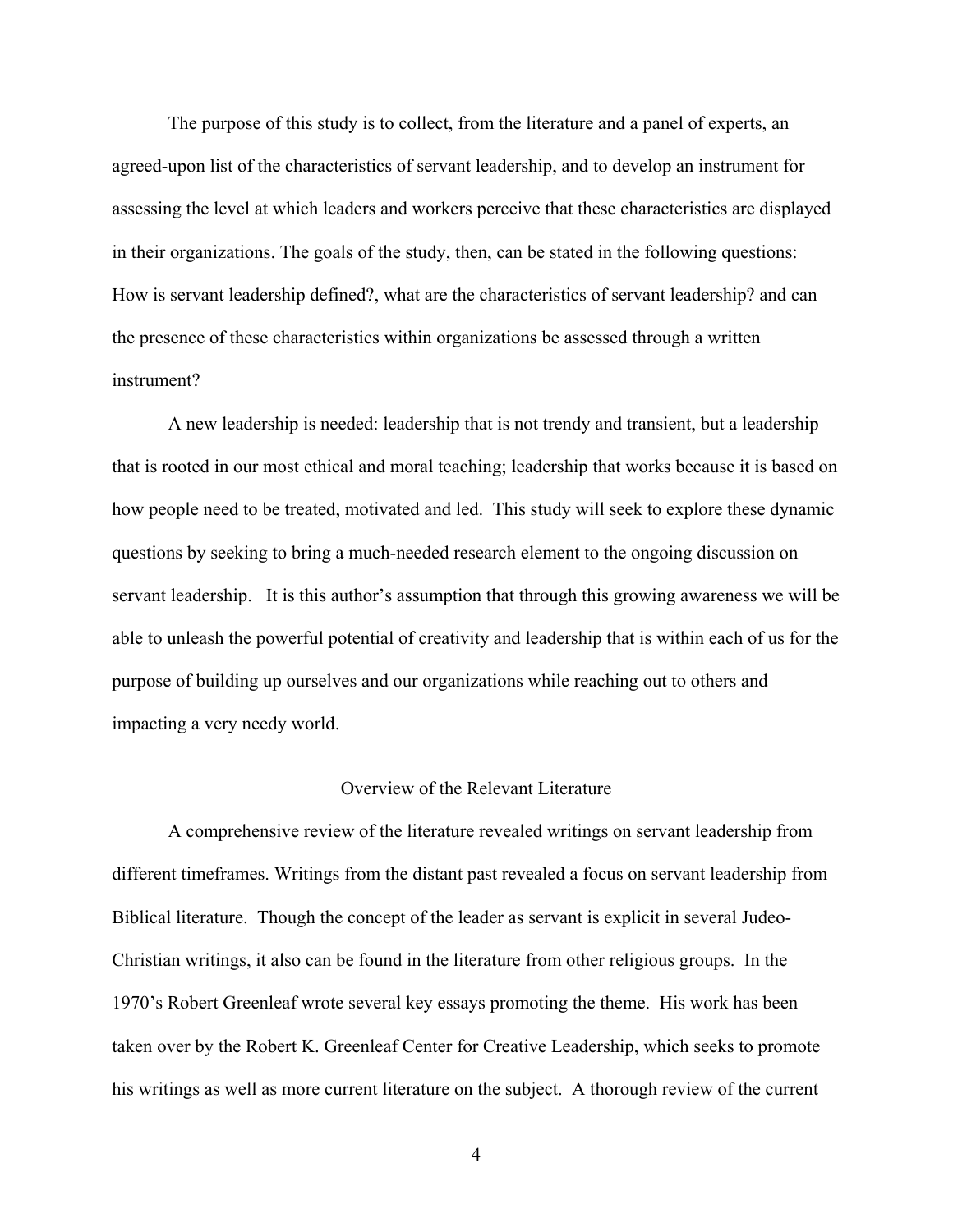literature was undertaken to determine what has been added to the significant work of Greenleaf.

Out of this extensive review the following characteristics were gathered.

# *Summary of Servant Leadership Characteristics*

| <i>Characteristics</i>                                                                                                                                                                                               | <b>Authors</b>                                                                                                                                                                                                                                                                                                                          |
|----------------------------------------------------------------------------------------------------------------------------------------------------------------------------------------------------------------------|-----------------------------------------------------------------------------------------------------------------------------------------------------------------------------------------------------------------------------------------------------------------------------------------------------------------------------------------|
| Listening                                                                                                                                                                                                            | Greenleaf (1977), Spears (1994), DePree (1989, 1992, 1997),<br>Kiechel (1992), Hawkins (1990), Holden (1988), Lee C. (1993),<br>Tice (1994), Blanchard (1995), Campbell (1997), Walker P.D.<br>(1997)                                                                                                                                   |
| People first, high view of<br>people<br>Values people<br>Acceptance and empathy<br>w/ People<br>Affirms others<br>Believes in people<br>Respects people<br>Skilled in relationships<br>Encourages<br>Develops people | Greenleaf (1977), Spears (1994), DePree (1989, 1992, 1997),<br>Millard (1994,1995), Kiechel (1992), Jahner (1993), Kezar (1996),<br>West (1996), Hawkins (1990), Hagstrom D. (1992), Holden<br>(1988), Lee & Zemke (1993), Covey (1994), Blanchard (1995),<br>Senge (1997), Melrose K. (1996), Hansel T. (1987), Zinkler L.C.<br>(1990) |
| Intuition/foresight<br>Vision<br>Sees the future                                                                                                                                                                     | Greenleaf (1977), Spears (1994), DePree (1989, 1992, 1997), Sims<br>(1997), Kouzes & Posner (1993, 1995), Kezar (1996), Schwartz<br>(1991), Lee & Zemke (1993), Covey (1994), Blanchard (1995),<br>Zinkler L.C. (1990), Walker P.D. (1997), Green H. (1996)                                                                             |
| Awareness/Perception<br>Lifelong Learner<br>Asks questions<br>Creates learning<br>environment/experiences<br>Learns from others                                                                                      | Greenleaf (1977), Spears (1994), DePree (1989, 1992, 1997), Sims<br>(1997), Kouzes & Posner (1993, 1995), Covey (1994), Sarkus<br>(1996), Tarr (?), Hagstrom D. (1992), Tice (1994), Campbell<br>(1997), Melrose K. (1996), Walker P.D. (1997)                                                                                          |
| Uses persuasion<br>Vs. coercion                                                                                                                                                                                      | Greenleaf (1977), Spears (1994), Sims (1997), Walker P.D. (1997)                                                                                                                                                                                                                                                                        |
| Healing                                                                                                                                                                                                              | Greenleaf (1977), Spears (1994), DePree (1989, 1992, 1997),<br>Sarkus (1996), Millard (1994, 1995), Kiechel (1992)                                                                                                                                                                                                                      |
| Love/Unlimited liability<br>Compassion                                                                                                                                                                               | Greenleaf (1977), DePree (1989, 1992, 1997), Millard (1994, 1995),<br>Sims (1997), Kouzes & Posner (1993, 1995), Spears (1994), Kezar<br>(1996), Larkin D.K. (1995)                                                                                                                                                                     |
| Risk taking                                                                                                                                                                                                          | Greenleaf (1977), DePree (1989, 1992, 1997), Kouzes & Posner<br>(1993, 1995), Spears (1994), Walker P.D. (1997)                                                                                                                                                                                                                         |
| Laughter/Humor                                                                                                                                                                                                       | Greenleaf (1977), DePree (1989, 1992, 1997), Spears (1994)                                                                                                                                                                                                                                                                              |

|  |  | TABLE 1. Initial Clustering of Characteristics by Authors |  |
|--|--|-----------------------------------------------------------|--|
|--|--|-----------------------------------------------------------|--|

*(table continues)*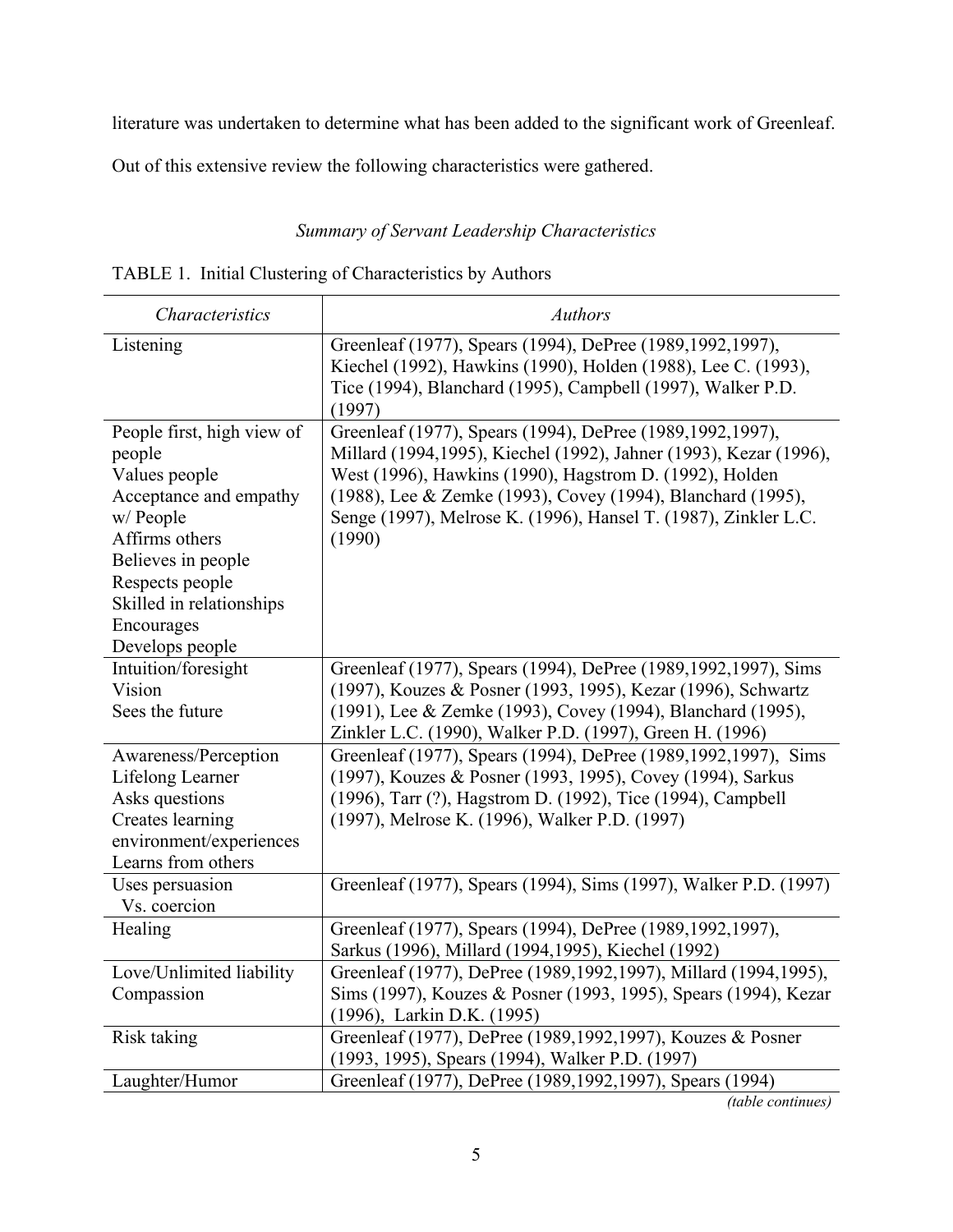TABLE 1. *(continued)*

| Characteristics                                                                                                                                                                                                                                                   | <b>Authors</b>                                                                                                                                                                                                                                                                                                                                                                                                             |
|-------------------------------------------------------------------------------------------------------------------------------------------------------------------------------------------------------------------------------------------------------------------|----------------------------------------------------------------------------------------------------------------------------------------------------------------------------------------------------------------------------------------------------------------------------------------------------------------------------------------------------------------------------------------------------------------------------|
| Ethical use of power and<br>authority<br>Not coercive<br>Shared power<br>Release control<br>Doesn't rely on positional<br>authority<br>Empowers others<br>Enables people<br>Shared decision making<br>Shared leadership                                           | Greenleaf (1977), DePree (1989, 1992, 1997), Sims (1997), Kouzes<br>& Posner (1993, 1995), Spears (1994), Sarkus (1996), Hatcher<br>(1997), Santos (1997), Jahner (1993), Kezar (1996), Hagstrom D.<br>(1992), Schwartz (1991), Lee & Zemke (1993), Covey (1994),<br>Senge (1997), Campbell (1997), Melrose K. (1996), Stott J.R.<br>(1986), Ward T.W. (1996), Nouwen H. (1996), Walker P.D.<br>(1997), Larkin D.K. (1995) |
| Self-reflective, looks<br>within first<br>Spiritual journey<br>Contemplative                                                                                                                                                                                      | Greenleaf (1977), Spears (1994), Sarkus (1996), Hatcher (1997)                                                                                                                                                                                                                                                                                                                                                             |
| Builds community<br>Team<br>Collaborative<br>Inclusive<br>Partnership<br>"we" vs. "I"<br>Working with vs. apart                                                                                                                                                   | Greenleaf (1977), Spears (1994), DePree (1989, 1992, 1997),<br>Covey (1994), Sims (1997), Kouzes & Posner (1993, 1995),<br>Sarkus (1996), Hatcher (1997), Millard (1994, 1995), Jahner<br>(1993), Kezar (1996), Holden (1988), Schwartz (1991), Tice<br>(1994), Campbell (1997), Walker P.D. (1997)                                                                                                                        |
| Models behaviors<br>Leads by example                                                                                                                                                                                                                              | Millard (1994, 1995), DePree (1989, 1992, 1997), Sims (1997),<br>Kouzes & Posner (1993, 1995), Hatcher (1997), Kezar (1996),<br>Zinkler L.C. (1990), Walker P.D. (1997)                                                                                                                                                                                                                                                    |
| Develops familiarity<br>Open to being known<br>Open, honest, transparent<br>Vulnerable<br>Integrity, credible<br><b>Admits</b> limitations<br>Authentic<br>Accountable<br>Denies self<br>Unpretentious<br>Not focused on own image<br>Open to criticism<br>Humble | Millard (1994, 1995), DePree (1989, 1992, 1997), Sims (1997),<br>Kouzes & Posner (1993, 1995), Spears (1994), Hatcher (1997),<br>Kezar (1996), West (1996), Holden (1988), Covey (1994), Ward<br>T.W. (1996), Nouwen H. (1996), Walker P.D. (1997), Larkin<br>D.K. (1995)                                                                                                                                                  |
| Encourages individuality<br>Diversity<br>Inclusive                                                                                                                                                                                                                | Millard (1994, 1995), DePree (1989, 1992, 1997), Hansel T. (1987)                                                                                                                                                                                                                                                                                                                                                          |
| Hospitality                                                                                                                                                                                                                                                       | Jahner (1993), Larkin D.K. (1995)                                                                                                                                                                                                                                                                                                                                                                                          |

*(table continues)*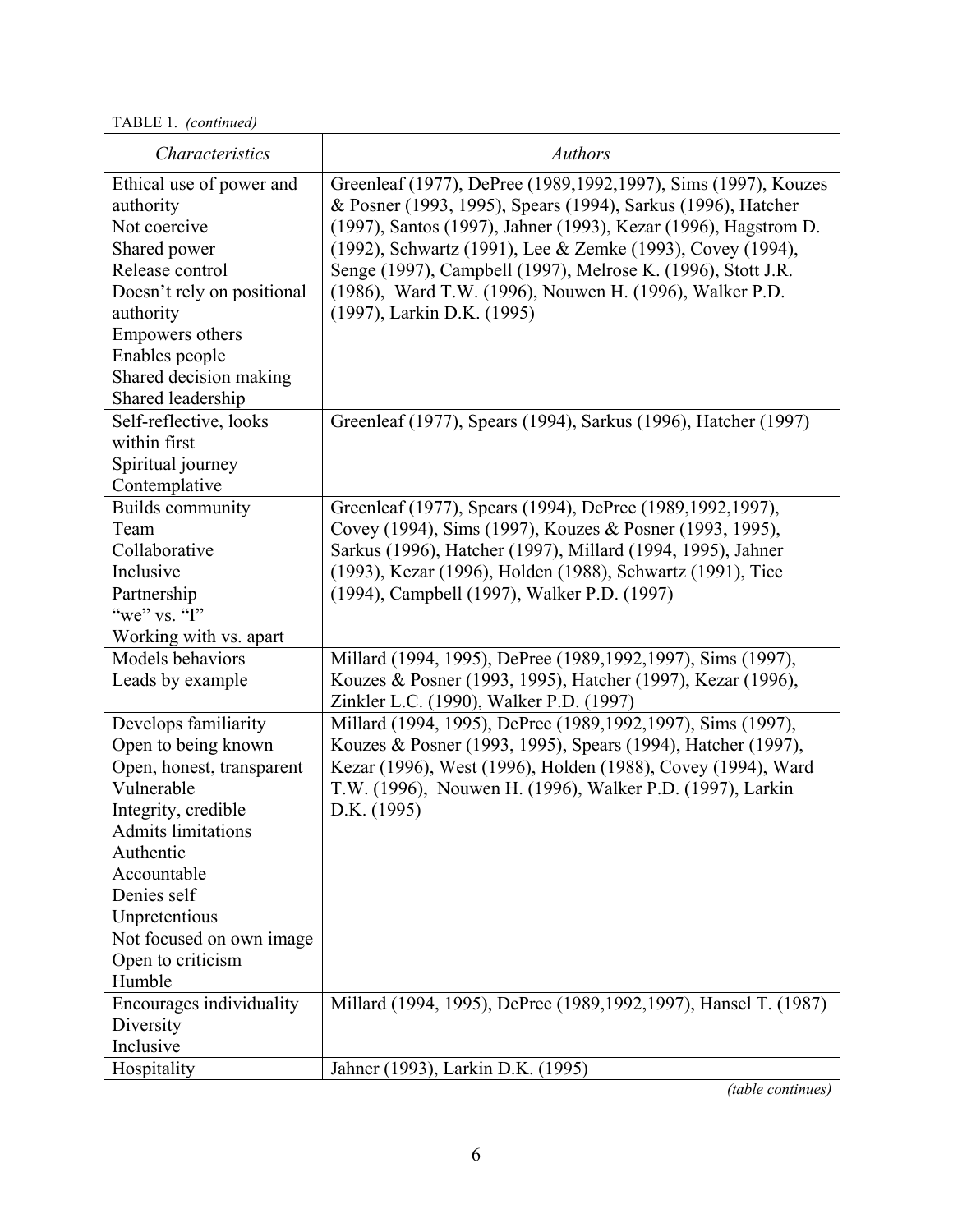TABLE 1. *(continued)*

| <i>Characteristics</i>     | <i>Authors</i>                                                   |
|----------------------------|------------------------------------------------------------------|
| Builds a trust environment | DePree (1989, 1992, 1997), Kouzes & Posner (1993, 1995), Spears  |
| Trusts others              | (1994), Hatcher (1997), Holden (1988), Lee & Zemke (1993),       |
| Is trustworthy             | Melrose K. (1996), Ward T.W. (1996)                              |
| Ethical, moral             | DePree (1989, 1992, 1997), Sarkus (1996), Hatcher (1997), Walker |
|                            | P.D. (1997)                                                      |
| Initiates action           | DePree (1989, 1992, 1997), Sims (1997), Kouzes & Posner (1993,   |
| Moves out ahead            | 1995), Spears (1994)                                             |
| Action oriented            |                                                                  |
| Facilitating               | Hagstrom D. (1992), Blanchard (1995), Green H. (1996)            |

#### *The Need for an Instrument*

It is clear from a review of the literature that servant leadership is gaining in recognition among organizational leaders. It is also clear that servant leadership remains an intuition-based concept. There is a significant lack of quantitative research, as we are still in the early stages of study in this new field; and there is a need for tools to assist in ongoing research. This study seeks to help define servant leadership in terms of its characteristics and then to use those characteristics to design an assessment tool that can be used within organizations or teams to determine the presence of those characteristics. It is likely that an instrument of this type will encourage the gathering of quantifiable data on this intuitively held leadership concept.

# Synopsis of Methodology Used

# *The Delphi Survey*

In addition to the collection of servant leadership characteristics from the literature, this study involved both a three-part Delphi survey and the development of the *Organizational Leadership Assessment* (*OLA*) instrument.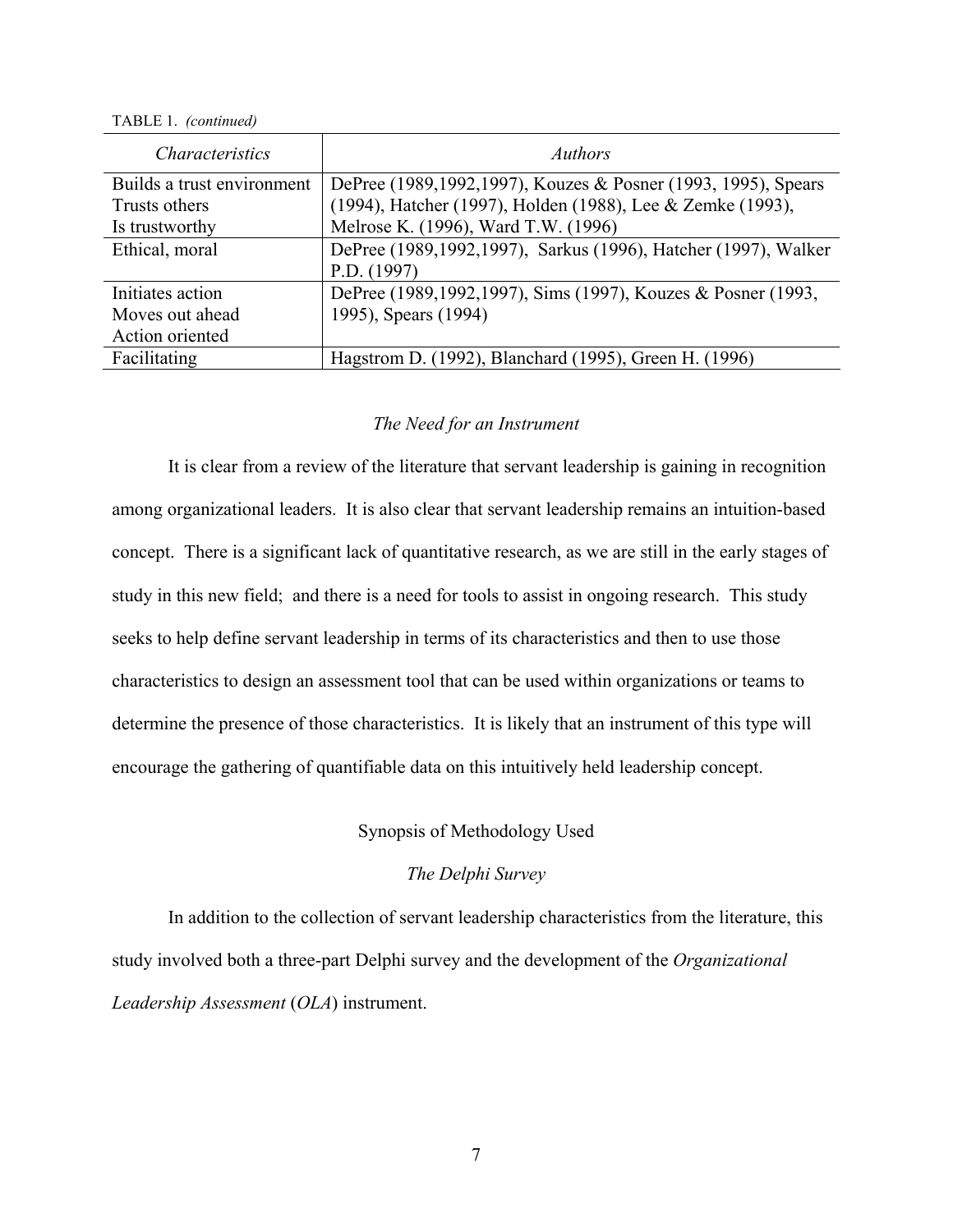# *Selection of the Expert Panel*

The experts were chosen based upon the fact that they had written on servant leadership or had taught at the university level on the subject. Fourteen of the original 25 experts who were asked to participate completed all three parts of the Delphi. The 14 participants included: Larry Spears, The Greenleaf Center for Servant-Leadership; Ann McGee-Cooper and Duane Trammell, Ann McGee-Cooper & Associates (note: these two worked together on a single response for each part of the survey and are therefore counted as one respondent); Jim Kouzes, Learning Systems, Inc,/The Tom Peters Group; Dr. Bill Millard, Life Discovery and World Servants; Lea Williams, Bennett College; Dr. Joe Roberts, Suncoast Church of Christ; Jack Lowe, Jr., TD Industries; Dr. Pam Walker, Cerritos College; Grace Barnes, Azusa Pacific University; Ann Liprie-Spence, McMurray University; Deborah Campbell, Servant Leadership Community of West Ohio; Dr. Ted Ward, Trinity Evangelical Divinity School and Michigan State University; Bishop Bennett Sims, The Institute for Servant Leadership.

## *Data Collection Procedure*

A three-round Delphi process was used. The panel of experts received a series of three questionnaires which were sent along with cover letters and pre-addressed, stamped return envelopes.

#### *Questionnaire one.*

The first questionnaire provided a summary statement of the research purpose and goals, a brief description of the Delphi method being used and forms for recording responses. The panel was asked to list at least ten characteristics of the servant leader. Once they completed the list they were asked to open an envelope that contained a list of characteristics drawn from the literature. They then were asked to add to their list any of the characteristics from the literature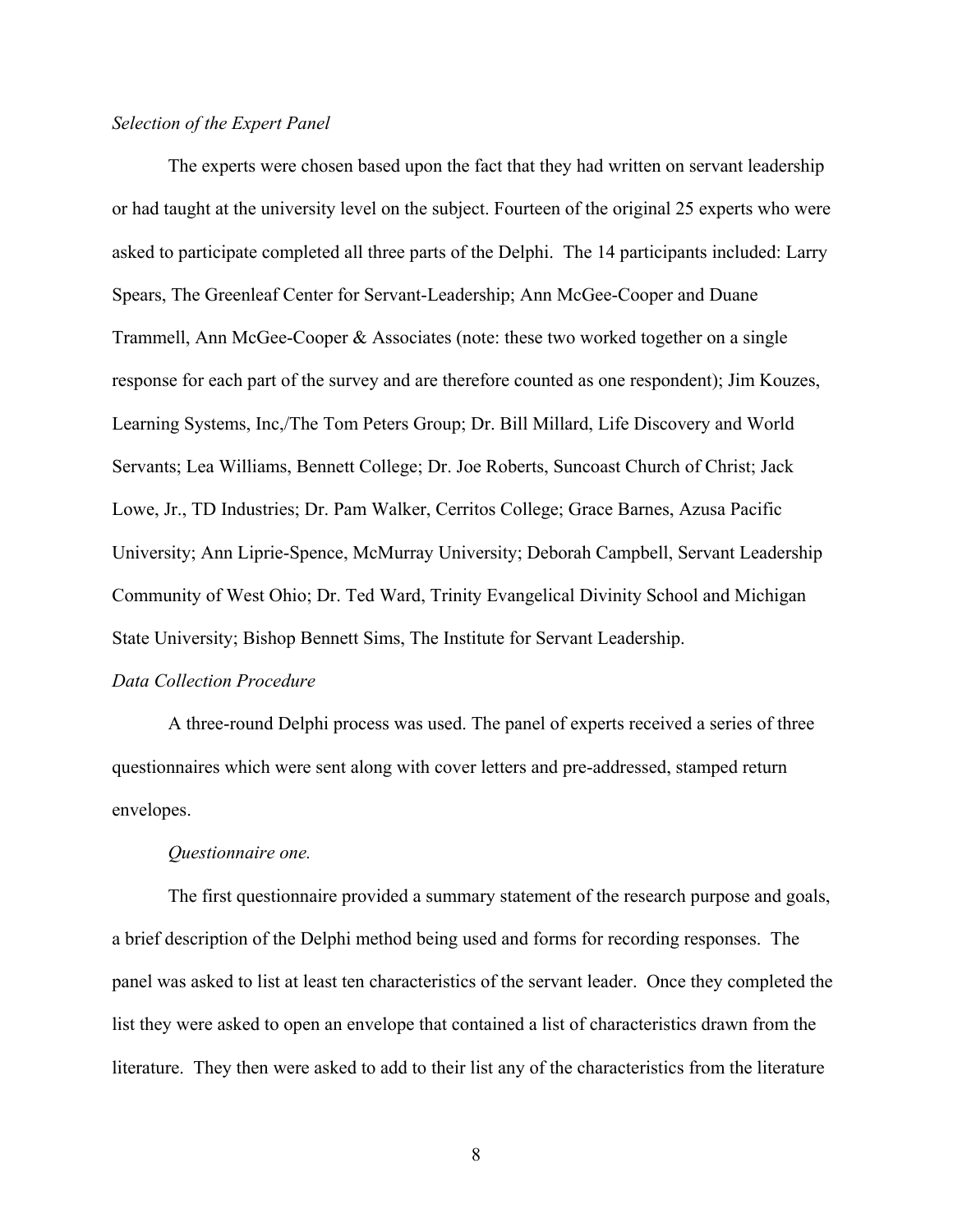listing they felt should be included. Along with this first questionnaire a statement of assumptions was included to establish a framework for the Delphi question. This statement read:

This study is based on the assumption that there are characteristics of the servant leader which are observable within the context of organizational and team life. The characteristics of the servant leader may include behaviors, attitudes, values and abilities.

The Delphi question itself read: What do you judge to be the characteristics of the servant leader?

#### *Questionnaire two.*

The second questionnaire presented a compilation of all of the lists received from round

one. This compiled list was provided with a semantic differential rating scale on which the

experts were asked to rate each of the 67 items. The scale included four values placed at regular

intervals on a seven-point scale. The four values used are described below.

Essential - Without this characteristic a person would not be a servant leader.

Necessary - This characteristic would normally be present in a person who is a servant leader.

Desirable - This characteristic is compatible with being a servant leader but is not really necessary.

Unnecessary - This characteristic probably has little or no relation to a person being a servant leader.

Experts were also asked to add additional characteristics that they felt needed to be added at this point. Three characteristics were added to the list for the next questionnaire for a cumulative total of seventy.

### *Questionnaire three.*

The third questionnaire included the results of the responses to round two. The results were presented using the same semantic scale as in round two with the median, twenty-fifth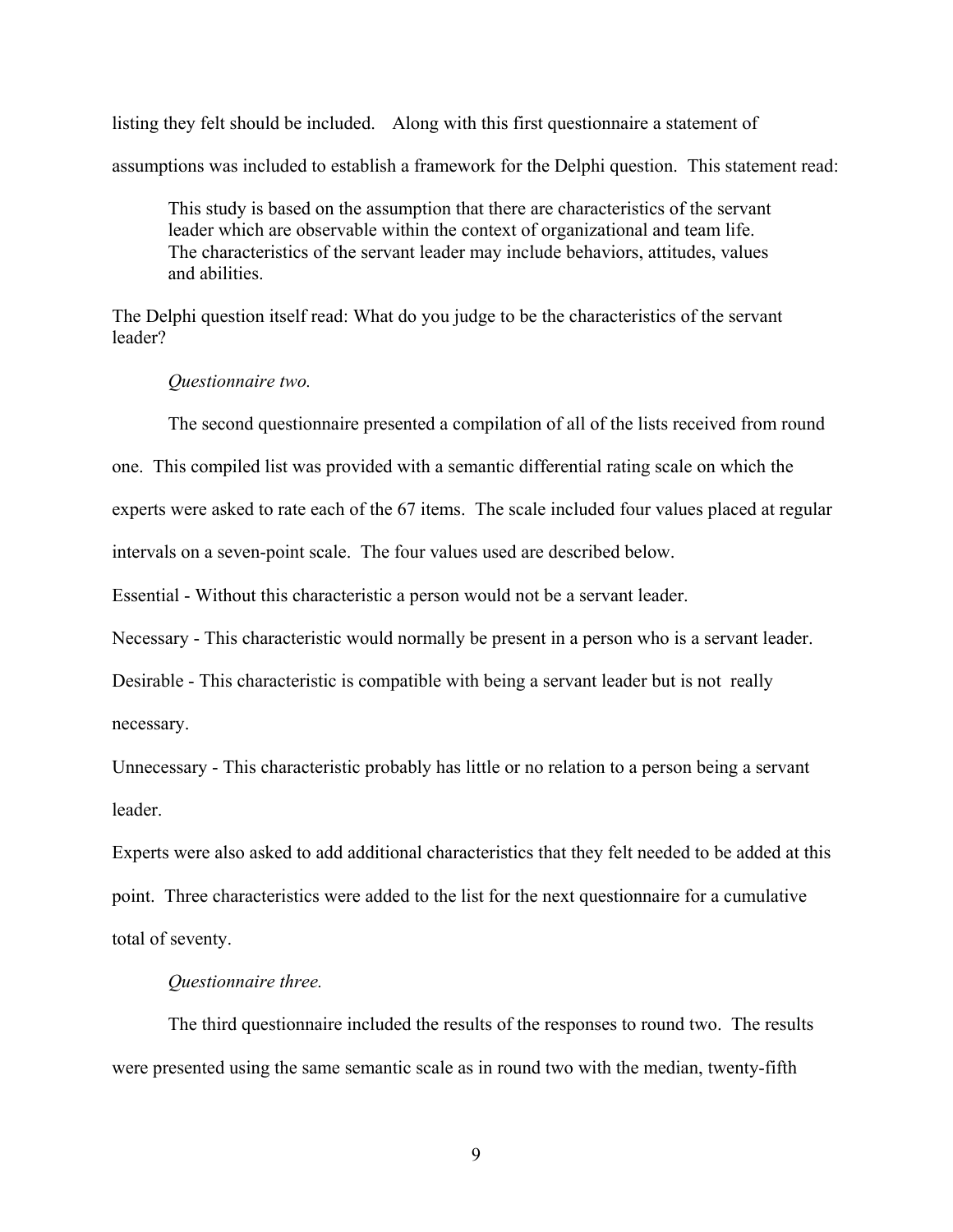percentile, and seventy-fifth percentile of each characteristic rating marked. They were asked to rate each item once again, while providing their reasoning for any responses that fell outside of the middle 50% of the group response.

#### *Treatment of the Data*

The median and interquartile range of total response for each item were computed to determine which characteristics were rated as *Necessary* or *Essential* for describing the servant leader. These characteristics then formed the basic constructs for the development of the *OLA* instrument items. These items, along with their clustering into six potential subscores are listed in Table 2. A sign test was run on the interquartile ranges from rounds two and three to reveal a significant movement towards consensus by the expert panel. This movement towards consensus provides for a strong validation of the underlying constructs for the instrument.

#### *Development of the OLA Instrument*

### *Item Construction*

Results from the Delphi survey were used as the constructs from which the instrument items were written. Likert-style items were written for each construct with more items being written for those that received higher ratings in the Delphi study. In the field test it was determined that the average time to take the 80-item instrument was  $15 - 20$  minutes.

In addition to the six potential subscore clusters, the items were written from three different perspectives, producing three different sections of the instrument: assessing the entire organization, assessing the leadership of the organization and assessing both from the perspective of the respondent's personal experience. This configuration provided an opportunity to look at two additional subscores: an assessment of the organization and an assessment of the organization's leadership.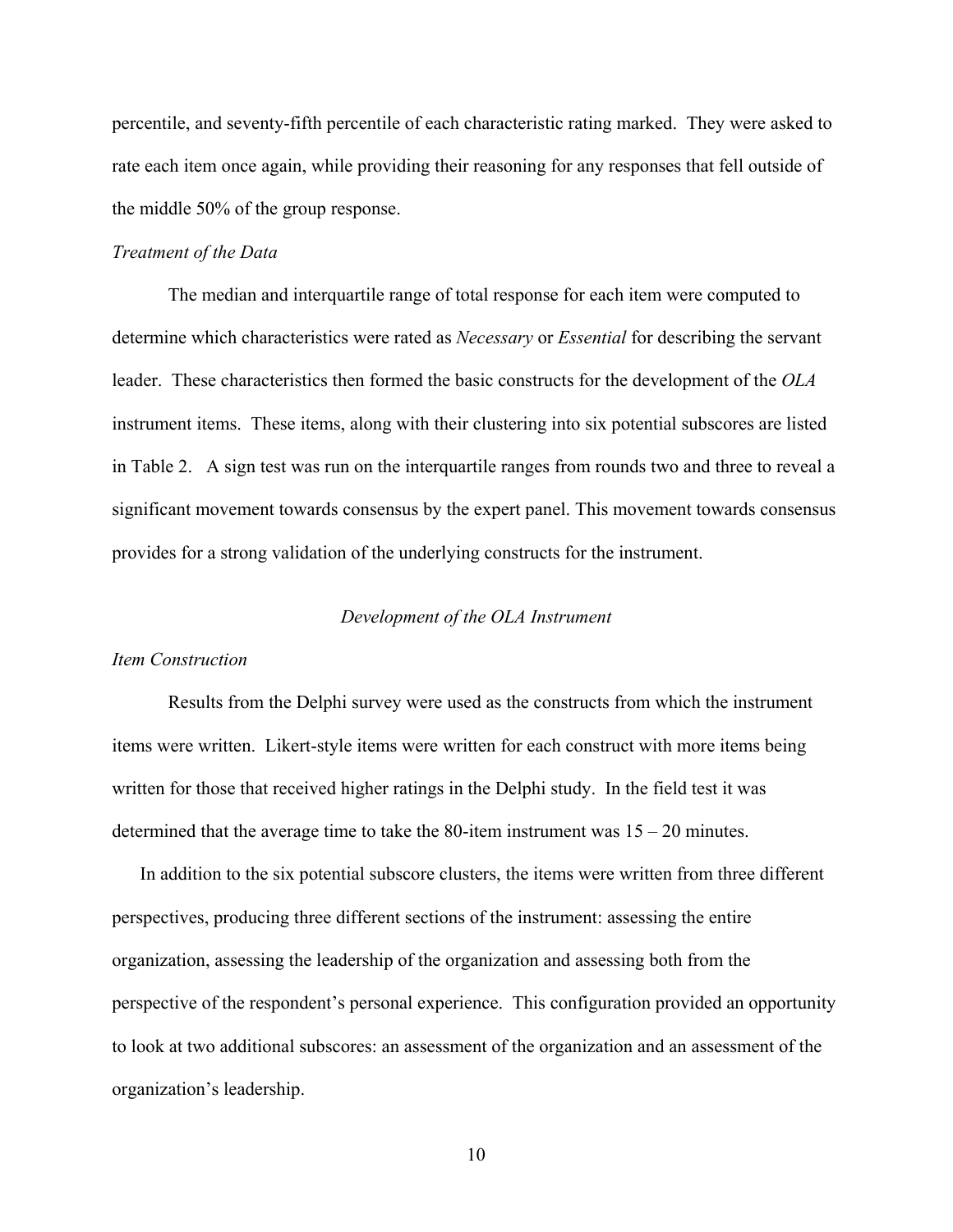| Potential<br>Categories |                                                                 | Items                                                                                                                                                                                                                                                                                                                                          |  |  |  |
|-------------------------|-----------------------------------------------------------------|------------------------------------------------------------------------------------------------------------------------------------------------------------------------------------------------------------------------------------------------------------------------------------------------------------------------------------------------|--|--|--|
| <b>Subscores</b>        |                                                                 | Servant leaders:                                                                                                                                                                                                                                                                                                                               |  |  |  |
| Values people           | By believing in people<br>Maintaining a high view<br>of people  | Respect others<br>$\bullet$<br>Believe in the unlimited potential<br>of each person<br>Accept people as they are<br>$\bullet$<br>Trust others<br>Are perceptive concerning the<br>needs of others<br>Enjoy people<br>$\bullet$<br>Show appreciation to others                                                                                  |  |  |  |
|                         | By putting others first                                         | Put the needs of others ahead of<br>$\bullet$<br>their own                                                                                                                                                                                                                                                                                     |  |  |  |
|                         | Before self                                                     | Show love and compassion toward<br>others                                                                                                                                                                                                                                                                                                      |  |  |  |
|                         | By listening                                                    | Are receptive listeners                                                                                                                                                                                                                                                                                                                        |  |  |  |
|                         | Receptive, non-<br>judgmental                                   |                                                                                                                                                                                                                                                                                                                                                |  |  |  |
| Develops people         | By providing for learning<br>and growth<br>Developing potential | Provide opportunities for people to<br>develop to their full potential<br>Leaders use their power and<br>authority to benefit others<br>Provide mentor relationships in<br>$\bullet$<br>order to help people grow<br>professionally<br>View conflict as an opportunity to<br>learn & grow<br>Create an environment that<br>encourages learning |  |  |  |
|                         | By modeling                                                     | Lead by example by modeling<br>appropriate behavior<br>Models a balance of life and work<br>and encourages others to do so                                                                                                                                                                                                                     |  |  |  |
|                         | By encouraging                                                  | Build people up through<br>$\bullet$<br>encouragement and affirmation<br>(table continues)                                                                                                                                                                                                                                                     |  |  |  |

TABLE 2. Items Clustered into Potential Subscores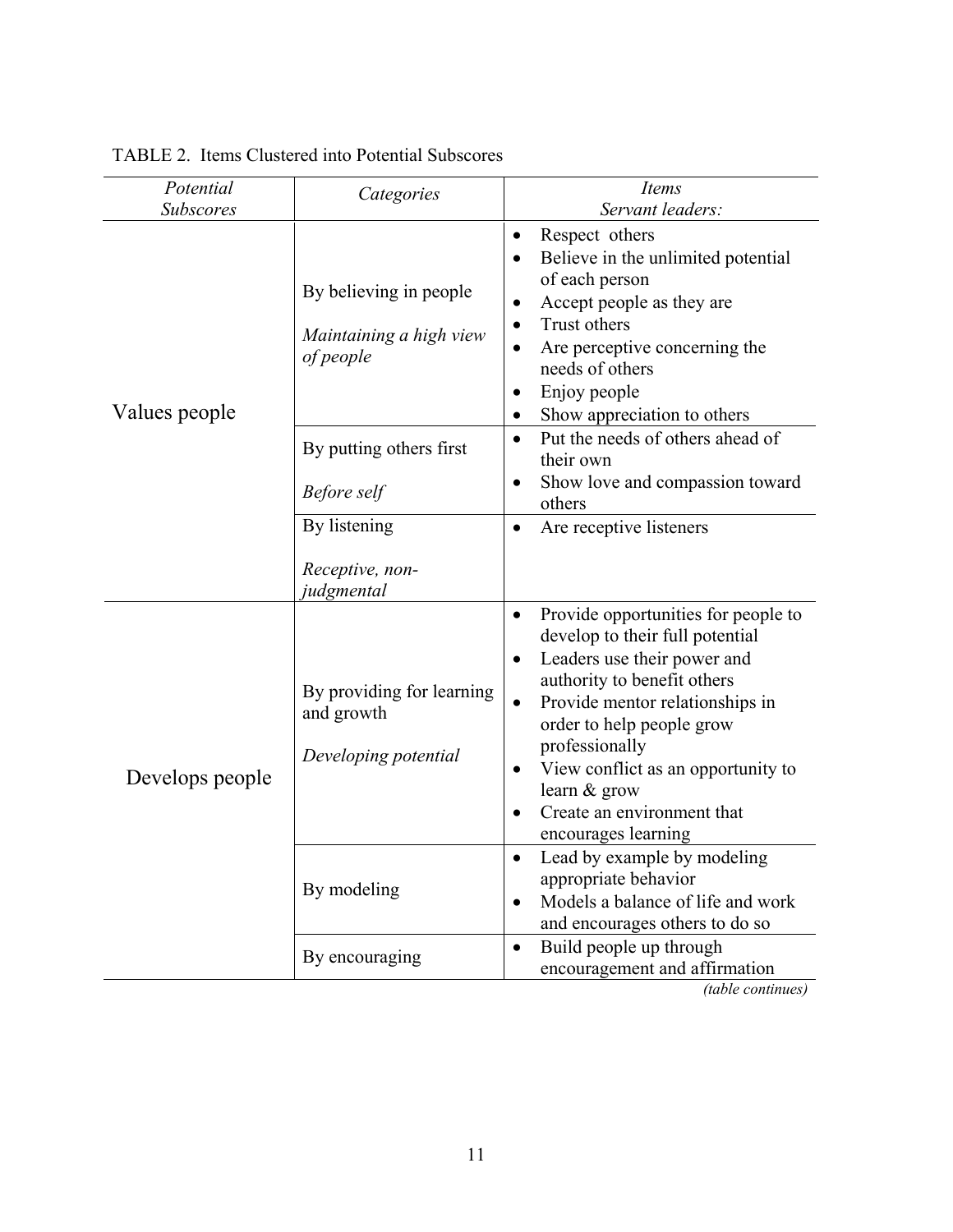| TABLE 2. (continued)          |                                                                                     |                                                                                                                                                                                                                                             |
|-------------------------------|-------------------------------------------------------------------------------------|---------------------------------------------------------------------------------------------------------------------------------------------------------------------------------------------------------------------------------------------|
| Potential<br><b>Subscores</b> | Categories                                                                          | <b>Items</b><br>Servant leaders:                                                                                                                                                                                                            |
|                               | By enhancing<br>relationships                                                       | Relate well to others<br>$\bullet$<br>Work to bring healing to hurting<br>relationships                                                                                                                                                     |
| <b>Builds Community</b>       | By working<br>collaboratively<br><b>Emphasizing teamwork</b>                        | Facilitate the building of<br>$\bullet$<br>community & team<br>Work with others instead of apart<br>from them                                                                                                                               |
|                               | By valuing the<br>differences of others<br>Differing gifts, cultures,<br>viewpoints | Value differences in people<br>Allow for individuality of style and<br>expression                                                                                                                                                           |
|                               | By being open to being<br>known<br>Willing to be transparent                        | Admit personal limitations $\&$<br>٠<br>mistakes<br>Are open to being known by others<br>Promote open communication and<br>sharing of information<br>Are accountable $\&$ responsible to<br>$\bullet$<br>others                             |
| Displays<br>authenticity      | By being learners<br>Being self aware, open to<br>input from others                 | Are non-judgmental – keep an<br>open mind<br>Are open to learning from others<br>Are flexible $-$ willing to<br>compromise<br>Evaluate themselves before<br>blaming others<br>Are open to receiving criticism $\&$<br>challenge from others |
|                               | By maintaining integrity<br>Honest, consistent,<br>ethical behavior                 | Are trustworthy<br>٠<br>Demonstrate high integrity $\&$<br>honesty<br>Maintain high ethical standards                                                                                                                                       |

*(table continues)*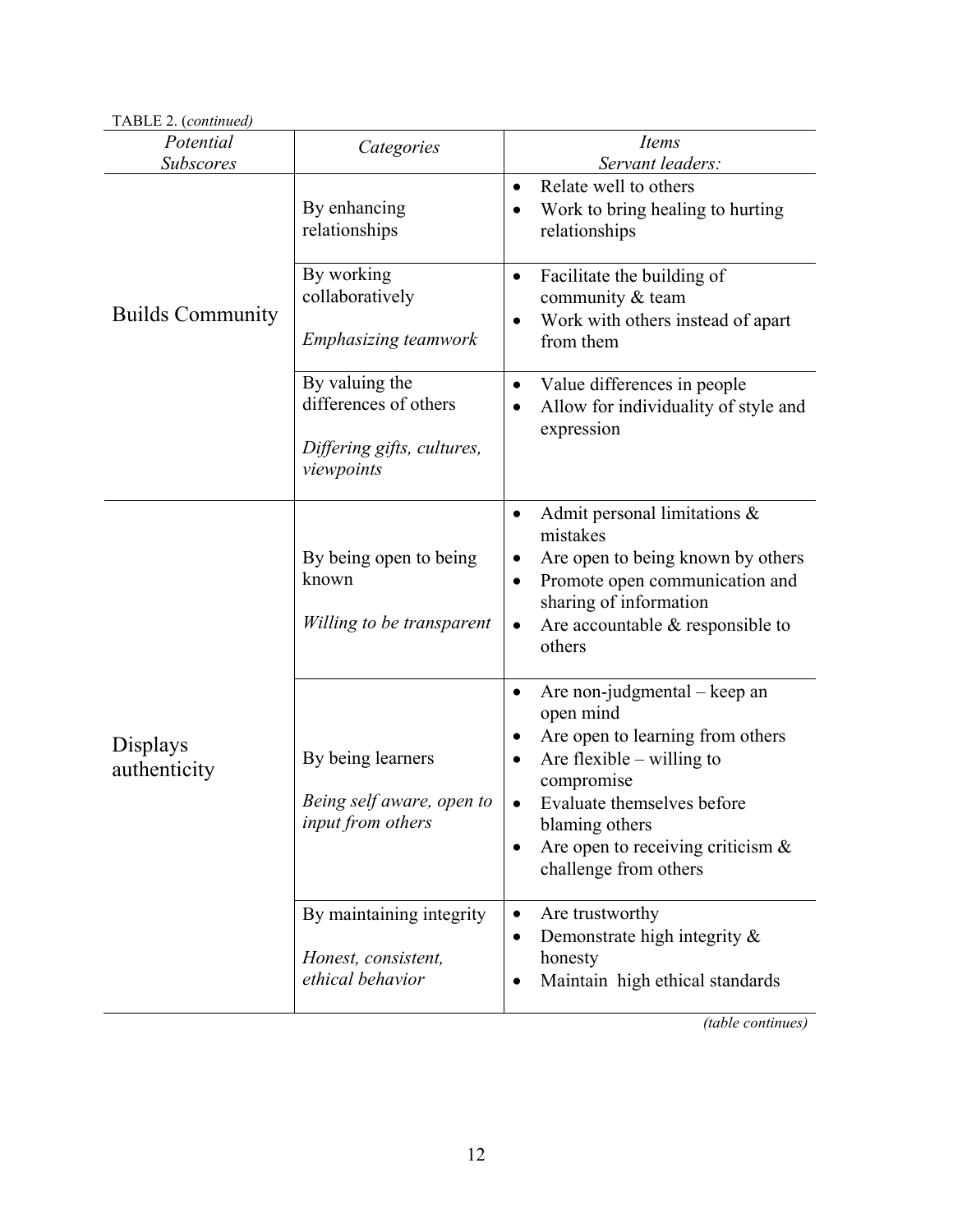| TABLE 2. (continued)   |                                                                                                                        |                                                                                                                                                                                                                                                                                                                                                                                            |
|------------------------|------------------------------------------------------------------------------------------------------------------------|--------------------------------------------------------------------------------------------------------------------------------------------------------------------------------------------------------------------------------------------------------------------------------------------------------------------------------------------------------------------------------------------|
| Potential<br>Subscores | Categories                                                                                                             | Items<br>Servant leaders:                                                                                                                                                                                                                                                                                                                                                                  |
|                        | By envisioning the future<br>Intuition as to direction<br>for the organization                                         | Has a vision of the future<br>Uses intuition and foresight to see<br>$\bullet$<br>the unforeseeable<br>Provides hope to others                                                                                                                                                                                                                                                             |
| Provides leadership    | By taking initiative<br>Moving out ahead<br>By clarifying goals<br>Understanding what it<br>takes to get to the vision | Encourages risktaking<br>$\bullet$<br>Exhibits courage<br>$\bullet$<br>Has healthy self-esteem<br>Initiates action by moving out<br>$\bullet$<br>ahead<br>Is competent – has the knowledge<br>$\bullet$<br>and skills to get things done<br>Is clear on goals and good at<br>$\bullet$<br>pointing the direction<br>Is able to turn negatives into<br>positives (threats to opportunities) |
| Shares leadership      | By sharing power<br><b>Empowering others</b><br>By sharing status                                                      | Empowers others by sharing power<br>$\bullet$<br>Is low in control of others<br>Uses persuasion to influence others<br>instead of coercion<br>Is humble – does not promote him<br>$\bullet$<br>or herself<br>Leads from personal influence<br>$\bullet$<br>rather than positional authority                                                                                                |
|                        | Issues of position, honor,<br>self-promotion                                                                           | Does not demand or expect honor<br>$\bullet$<br>and awe for being the leader<br>Does not seek after special status<br>or perks of leadership                                                                                                                                                                                                                                               |

# *Item Review and Revision*

Six people served as a panel of judges to independently review each of the items and determine whether or not they represented the constructs. The judges were also asked to review each item for clarity, grammar and structure. They were also asked to provide input as to the layout of the instrument and the understandability of the instructions. From the responses gained, some items were clarified and clarifications were made in the instructions. With this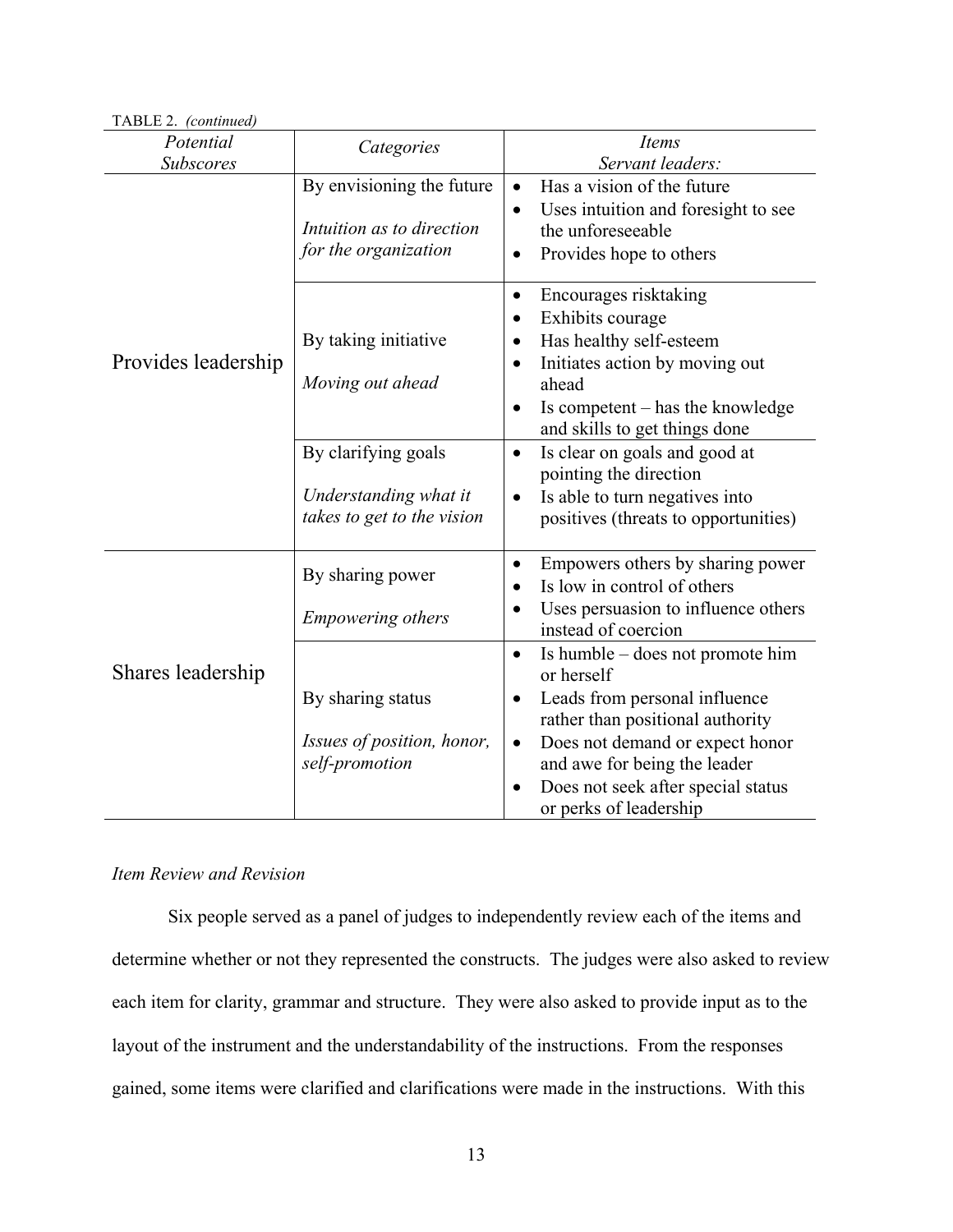input the initial instrument was developed and readied for the pre-field test. The ordering of the items in the instrument was determined randomly by placing all of the separate items in a box and drawing them out one by one.

### *Constructing the Instrument*

In addition to the 74 items written for the *OLA*, six items representing job satisfaction were added to provide for a comparison to the *OLA* score. No mention of "servant" or "servant" leadership" was used in the instrument. Seven demographic questions were added to enable comparisons between demographic data and the *OLA* score.

# *Pre-Field Test*

Twenty two people, adult learners from two different colleges, participated in the prefield test. In addition to taking the instrument, this group was asked to respond as to whether the instrument and the individual items were understandable and to see if any changes needed to be made prior to the field test. Measures of reliability using an Cronbach-alpha coefficient (*a*) and item-total correlation using a Pearson correlation were run on this small sample to determine if the instrument was ready for the field test.

Item-to-test correlations were run and those with low scores were considered for changes. Participants in the pre-field test also provided input as to unclear items and instructions and recommended changes. Based on this input the instrument was adjusted by re-writing certain items and clarifying instructions.

The instrument was revised for the field test, resulting in 74 test items plus six additional items added to provide for a job satisfaction to servant leadership comparison. The job satisfaction items are not a part of the *OLA* instrument but an additional instrument for the purpose of comparison.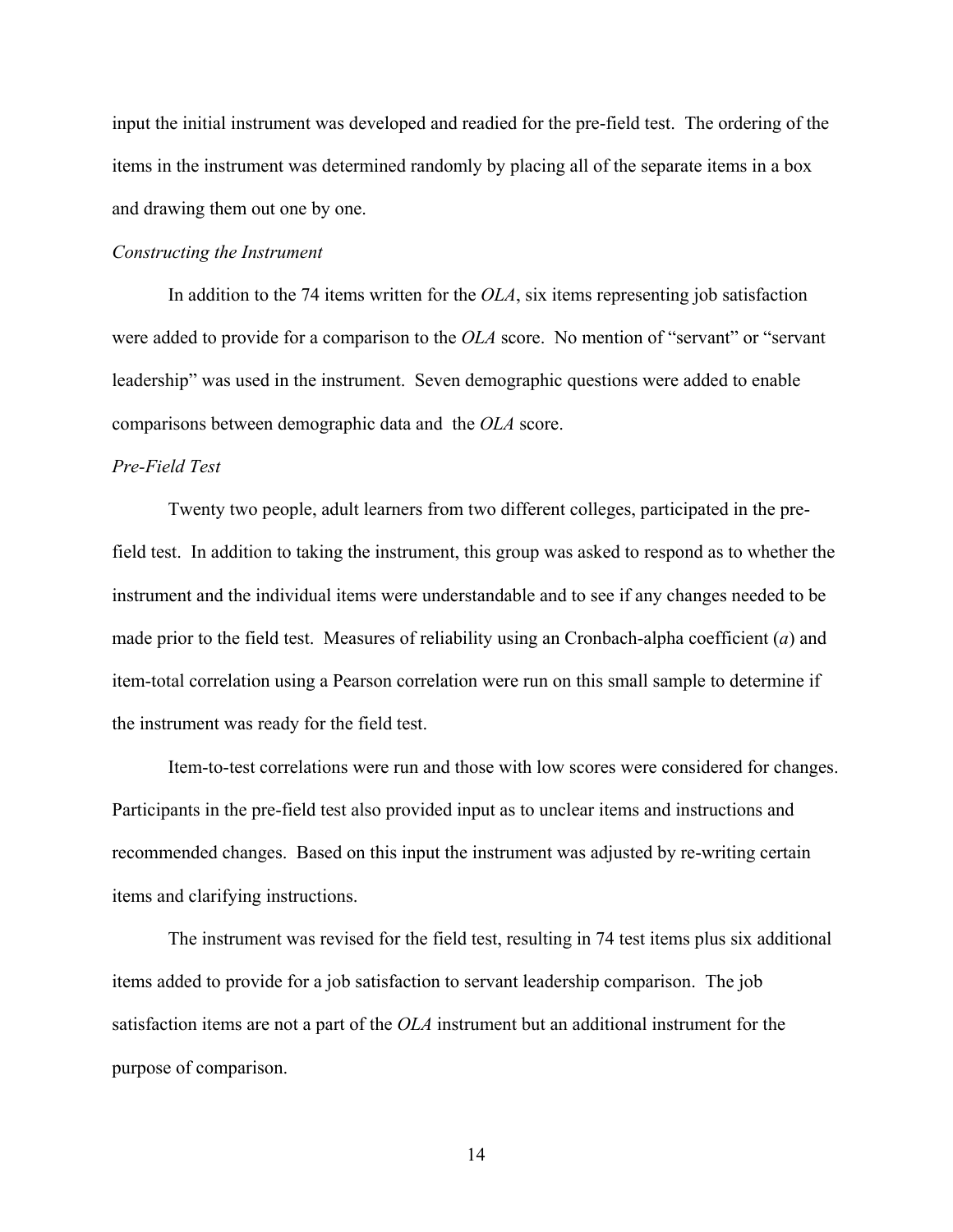## *Field Test*

Out of 1624 instruments distributed to 45 organizations, a total of 847 people participated in the field test from 41 participating organizations. A total of 828 of the responses were usable. Respondents came from various states throughout the United States and one organization from the Netherlands.

# *Description of the sample.*

The sample, consisting of individuals from the different organizations, represented all of the following four sectors: religious non-profit organizations, secular non-profit organizations, for profit organizations and public agencies. Approval for the cooperation of the organizations with this field test came from someone in authority at each organization, but the actual field test was conducted under the direction of the Human Resource department. A specific contact person was designated from this department to oversee the distribution, implementation and collection of the instruments. This was to help eliminate the perception or reality of coercion and to encourage voluntary participation. Participation was completely voluntary and anonymity was guaranteed for each participant (Names were not requested). Each participant was provided with a consent form and required to sign it prior to taking the instrument. A pre-determined number of instruments was sent to each participating organization along with instructions and consent forms. Each instrument was pre-marked with a number designating the participating organization for tracking purposes.

#### *Data collection procedure.*

The contact person from the Human Resource/Training department of each participating organization distributed, collected and mailed in the completed instruments to the researcher.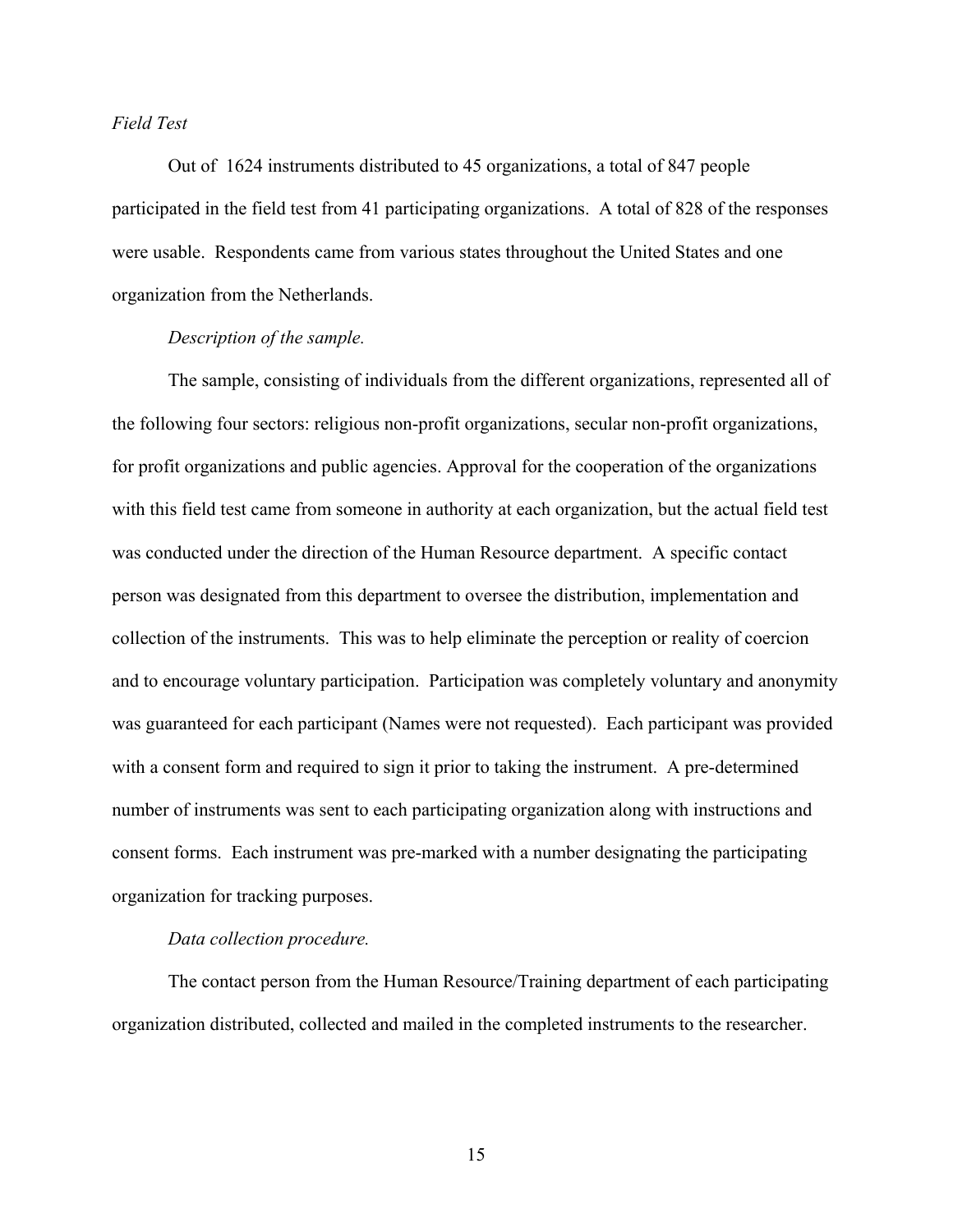Thank you letters were sent out to each organization. A tabulation was made of all of the instruments collected compared with those sent out.

# *Treatment of data and item analysis.*

Data from the completed instruments were entered into SPSS software and were proofread to ensure accuracy. A reliability estimate was attained with a Cronbach Alpha. An item to total correlation was run on each item to determine the level of correlation of each item with the total instrument. The relative strength of individual items was evaluated to consider necessary revisions.

# *Item review and revision.*

Items were identified for possible revision or deletion based on the information gained from the data analysis.

#### Presentation of the Findings

## *The Delphi Survey: Consensus of the Expert Panel*

The medians and interquartile ranges for each item were calculated for rounds two and three. Sixty-three of the characteristics showed a movement towards consensus from the ratings in round 2 to those in round 3. Five characteristics had no change and only one showed an increase in the interquartile range. A sign test was run on the interquartile ranges from round two and round three. Significant reduction was found beyond the .01 level. A median of 5.0 and above was required for a characteristic to become the basis for an item in the instrument. Sixty of the characteristics had a 5.0 or higher which means that all of these characteristics were rated as *Necessary* or *Essential* to being a servant leader. These characteristics are listed in Table 3 from the highest to lowest medians.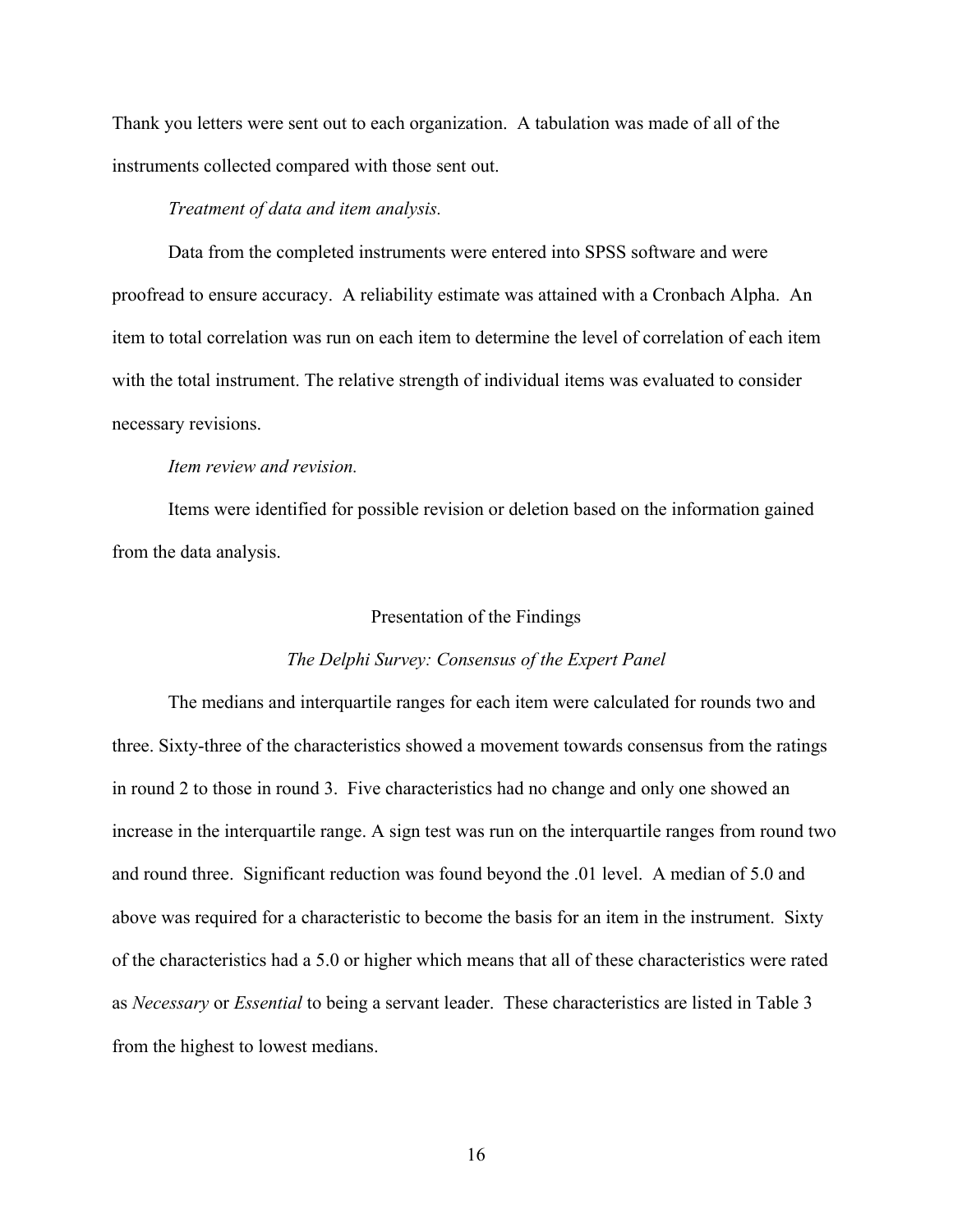|                | Median         | Characteristic                                                   | IR               |
|----------------|----------------|------------------------------------------------------------------|------------------|
| 1              | 7              | Respects people                                                  | $\theta$         |
| $\overline{2}$ | 7              | Empowers others by sharing power                                 |                  |
| 3              | 7              | Builds people up through encouragement $&$ affirmation           |                  |
| $\overline{4}$ | $\overline{7}$ | Is trustworthy                                                   | $\theta$         |
| 5              | $\overline{7}$ | Trusts others                                                    | 1                |
| 6              | $\overline{7}$ | Facilitates the building of community $&$ team                   | $\overline{2}$   |
| 7              | $\tau$         | Shares leadership                                                | $\overline{2}$   |
| 8              | $\overline{7}$ | Is a receptive listener                                          | 1                |
| 9              | $\overline{7}$ | Has moral authority stemming from high ethical standards         | 1                |
| 10             | $\overline{7}$ | Demonstrates high integrity & honesty                            | $\boldsymbol{0}$ |
| 11             | $\overline{7}$ | Leads from personal influence rather than positional authority   | 1                |
| 12             | $\overline{7}$ | Leads by example by modeling appropriate behavior                | .25              |
| 13             | $\overline{7}$ | Enjoys people                                                    | $\overline{2}$   |
| 14             | 6.5            | Denies him or herself: leads for the sake of the led rather than | $\overline{2}$   |
|                |                | to benefit the leader                                            |                  |
| 15             | 6.5            | Relates well to others                                           | 1.25             |
| 16             | 6.5            | Demonstrates love and compassion toward others                   | 1.25             |
| 17             | 6.5            | Provides hope to others                                          |                  |
| 18             | 6              | Has a vision of the future                                       | $.5\,$           |
| 19             | 6              | Initiates action by moving out ahead                             | $\overline{2}$   |
| 20             | 6              | Believes in the unlimited potential of each person               | $\mathbf{1}$     |
| 21             | 6              | Accepts people as they are                                       | $\overline{2}$   |
| 22             | 6              | Admits personal limitations & mistakes                           | 1.25             |
| 23             | 6              | Works to develop people to their potential                       |                  |
| 24             | 6              | Brings healing to people in relationships                        | 1                |
| 25             | 6              | Promotes open communication and sharing of information           | 1.25             |
| 26             | 6              | Is open to learning form others                                  |                  |
| 27             | 6              | Is accountable $\&$ responsible to others                        | $\theta$         |
| 28             | 6              | Is perceptive concerning the needs of others                     | 1                |
| 29             | 6              | Does not demand or expect honor and awe for being leader         | $\overline{2}$   |
| 30             | 6              | Uses his or her power and authority to benefit others            | 1                |
| 31             | 6              | Leads from a base of spirituality $&$ faith                      | 2.5              |
| 32             | 6              | Exhibits courage                                                 | $\mathbf{I}$     |
| 33             | 6              | Knows his/her own shadows (dark side)                            | $\overline{2}$   |
| 34             | 6              | Has self-esteem                                                  | $\mathbf{1}$     |
| 35             | 6              | Is self-reflective (looks within first)                          | 1.25             |
| 36             | 6              | Creates an environment that encourages learning                  | $\overline{2}$   |
| 37             | 6              | Uses persuasion to influence others instead of coercion          | 1                |
| 38             | 6              | Is humble – does not promote him or herself                      | $\overline{2}$   |

TABLE 3. List of Characteristics from the Delphi Survey to be used in the Development of the Instrument

*(table continues)*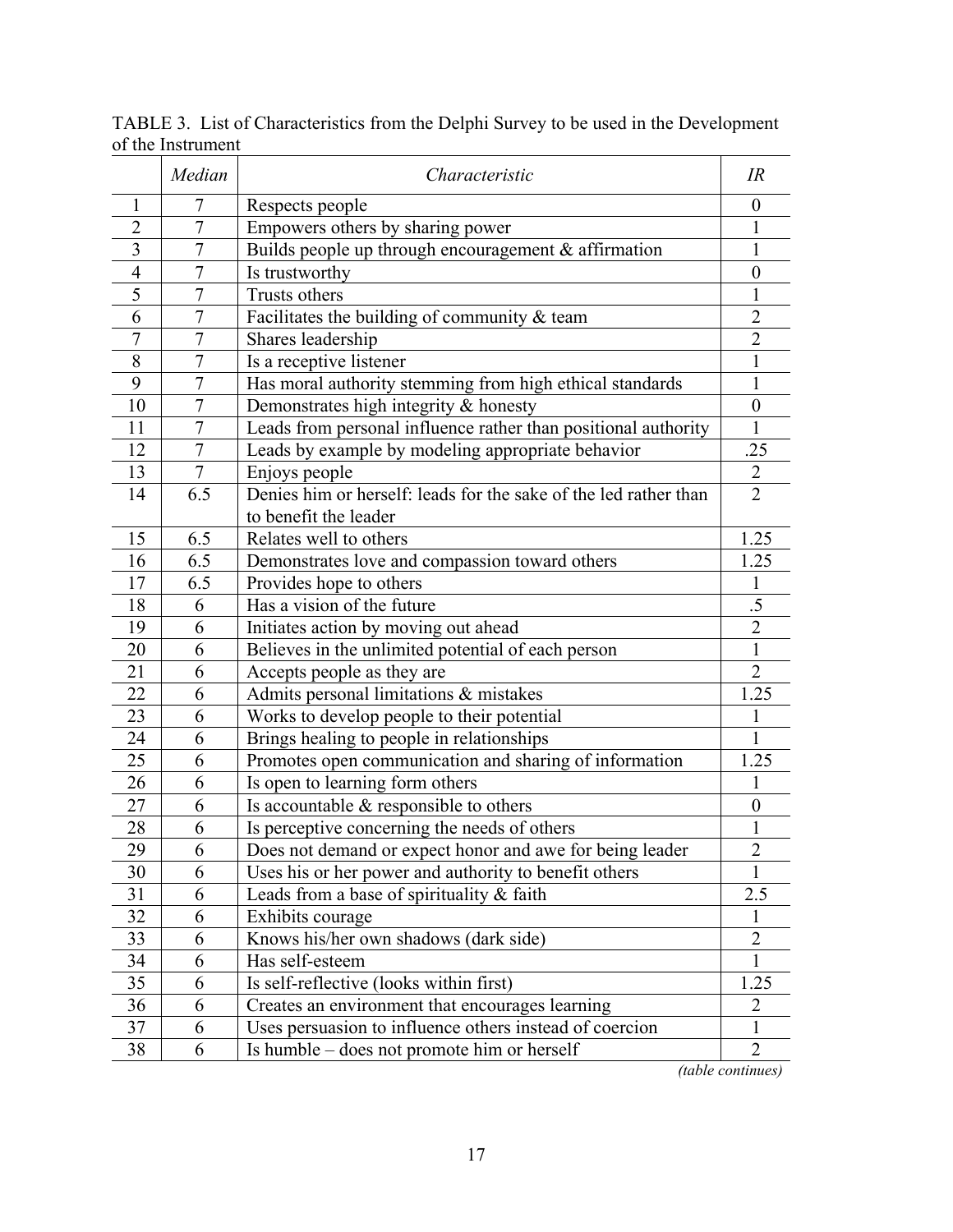|    | Median         | Characteristic                                                | IR             |
|----|----------------|---------------------------------------------------------------|----------------|
| 39 | 6              | Is competent – has the knowledge and skills to get things     |                |
|    |                | done                                                          |                |
| 40 | 5.5            | Is clear on goals and good at pointing the direction          | 1              |
| 41 | 5.5            | Works with others instead of apart from them                  | $\overline{2}$ |
| 42 | 5.5            | Values diversity                                              |                |
| 43 | 5.5            | Promotes laughter and positive humor                          | 2.25           |
| 44 | 5.5            | Does not seek after special status or perks of leadership     | $\overline{2}$ |
| 45 | 5.5            | Is open to receiving criticism & challenge from others        | 1              |
| 46 | 5              | Uses intuition and foresight to see the unforeseeable         | 2.25           |
| 47 | $\overline{5}$ | Is open to being known by others                              | 2.25           |
| 48 | 5              | Is creative in showing appreciation to others                 | $\bf{0}$       |
| 49 | $\overline{5}$ | Is a mentor                                                   |                |
| 50 | 5              | Is non-judgmental – keeps an open mind                        | 1              |
| 51 | $\overline{5}$ | Views conflict as an opportunity to learn $\&$ grow           | $\theta$       |
| 52 | $\overline{5}$ | Encourages risktaking                                         | $\theta$       |
| 53 | 5              | Is hospitable                                                 | 2.25           |
| 54 | 5              | Appreciates individuality – doesn't force conformity          | 1.25           |
| 55 | $\overline{5}$ | Does not retaliate when wronged                               | 2.5            |
| 56 | $\overline{5}$ | Is low in control of others                                   | 1.25           |
| 57 | $\overline{5}$ | Is flexible – willing to compromise                           | 1              |
| 58 | $\overline{5}$ | Is able to turn negatives into positives                      | $\mathbf{1}$   |
| 59 | 5              | Is a situational leader by responding to the readiness of the | $\overline{2}$ |
|    |                | followers                                                     |                |
| 60 | 5              | Provides care to people who are oppressed and marginalized    | .5             |
|    |                | by systems                                                    |                |

TABLE 3. *(continued)*

These sixty characteristics were used to develop the 74 items in the *OLA* instrument for the field test.

## *Field Test of the OLA Instrument*

# *Description of the Sample*

The sample was almost evenly divided between female and male. All levels of education

were represented with the majority being those with Some College or Undergraduate College.

The largest percentage of respondents came from religious organizations (40 %) followed by

business organizations and then educational organizations. Sixty-three percent identified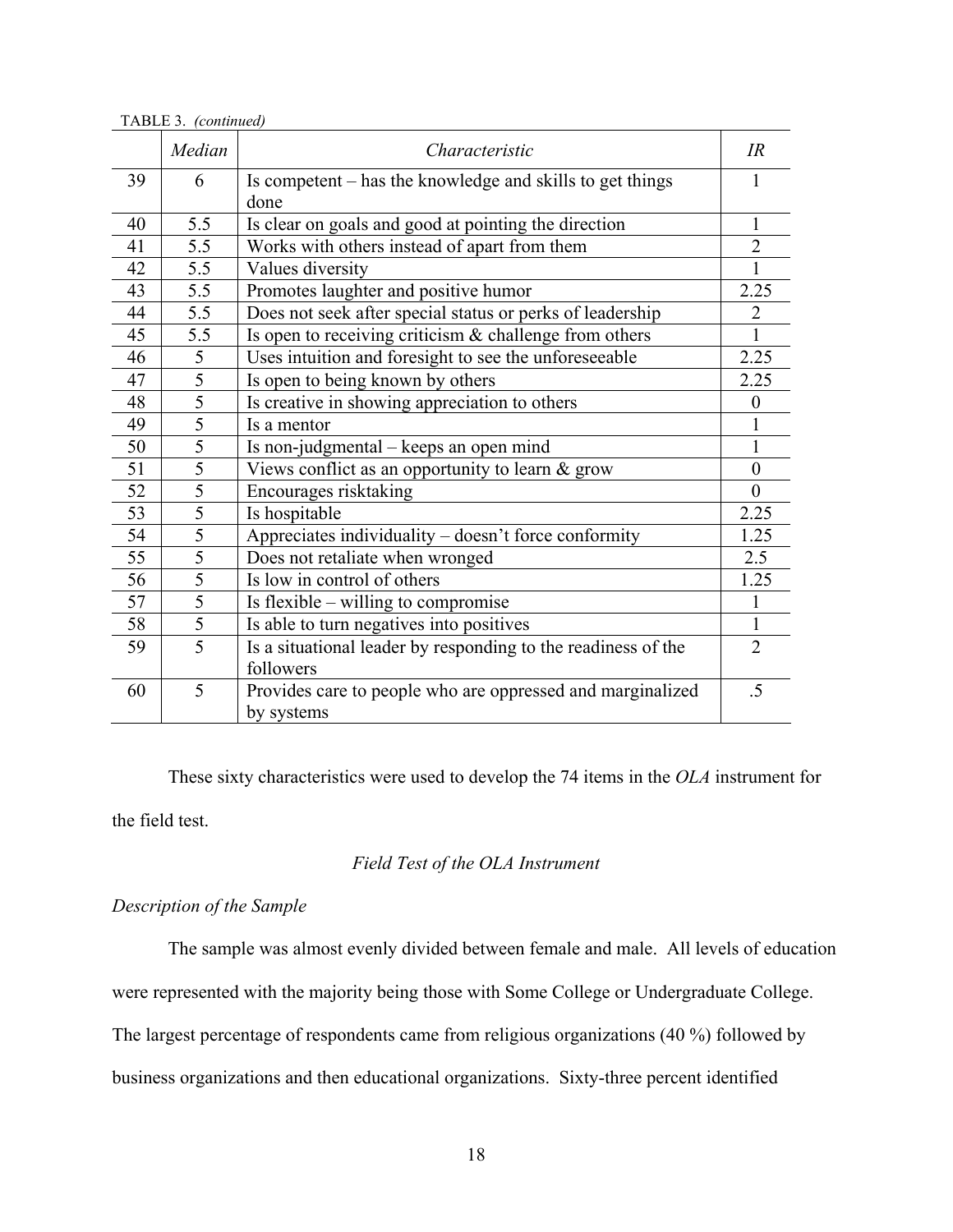themselves as Workforce*,* while 24% identified as Management/Supervision and 13% as Top Leadership. All age groups were represented with the majority being between 20 and 49 years of age. The respondents were overwhelming white (87%) with 7% identifying as Black-not Hispanic origin and 4% as Hispanic*.*

#### *Results on the Entire Instrument*

The mean score from the 828 usable instruments was 278.77; possible total score is 370. The standard deviation was 48.78. Estimated reliability, using the Cronbach-Alpha coefficient, was 98

#### *Item Analysis*

The lowest item-to-test correlation was .41 and the highest was .77, showing that all of the items have a strong correlation with the instrument as a whole.

#### *Results on Six Potential OLA Subscores*

Six potential subscores were considered prior to the field test. Reliability estimates and item-to-test correlations were run as well as correlations between scales. All of the six subscores: Values People, Develops People, Builds Community, Displays Authenticity, Provides Leadership and Shares Leadership, revealed high reliability scores along with high correlations between the scales. Table 4 lists the means, standard deviations and reliability estimates (*a*) for each potential subscore.

#### *Results on Two Potential OLA Subscores*

Two additional potential subscores were considered after the field test had been completed. Since the instrument was designed to assess both the organization and the leadership it seemed that these two could be looked at as potential subscores. Reliability estimates and itemto-test correlations were run as well as correlations between scales. Each of the two subscores,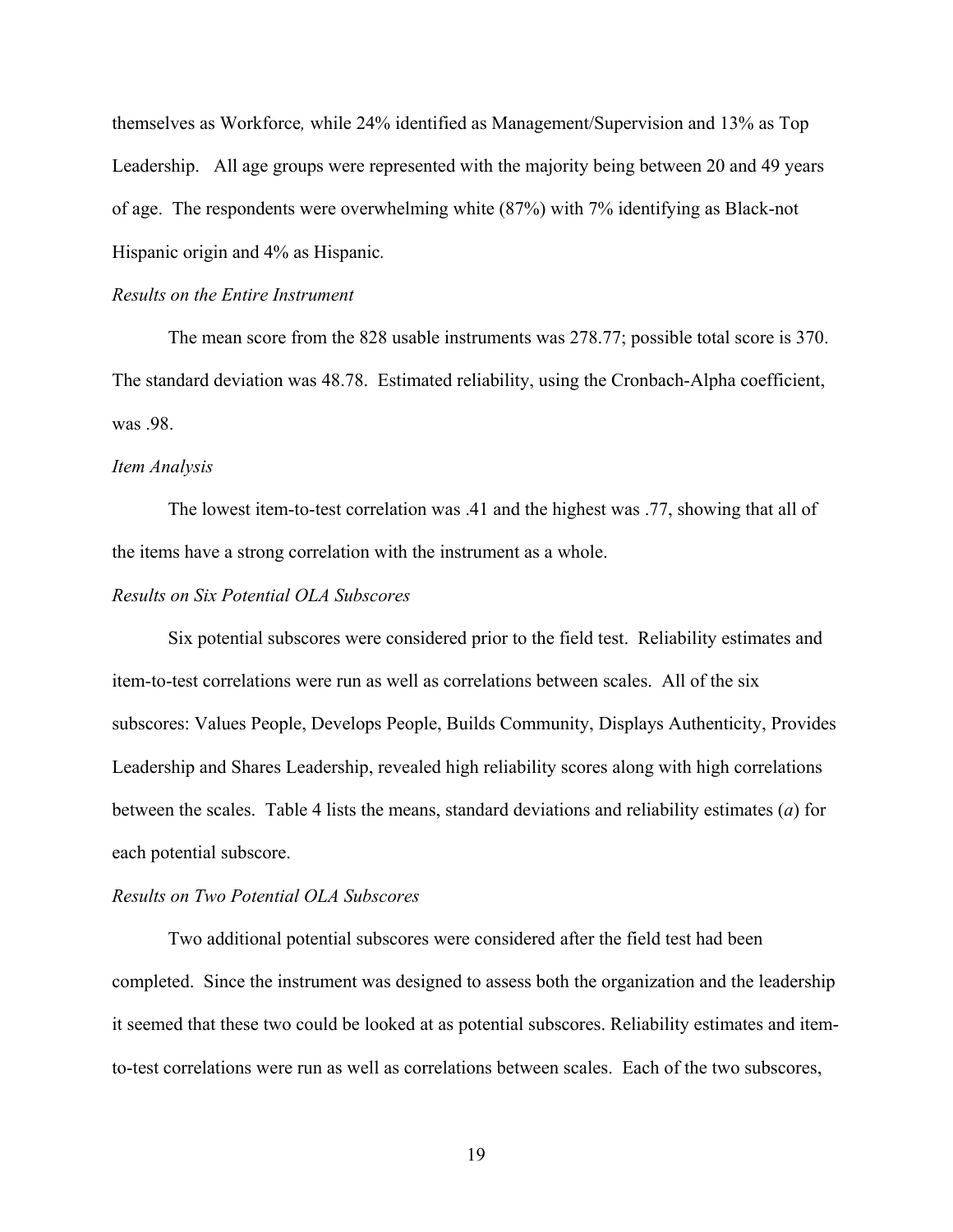| <i>Potential Subscores</i> | $\,N$ | M     | Total<br>possible<br>score | SD    | a   |
|----------------------------|-------|-------|----------------------------|-------|-----|
| Values People              | 828   | 53.84 | 70                         | 8.88  | .91 |
| Develops People            | 828   | 37.37 | 50                         | 7.78  | .90 |
| <b>Builds Community</b>    | 828   | 45.20 | 60                         | 7.87  | .90 |
| Displays Authenticity      | 828   | 51.79 | 70                         | 10.29 | .93 |
| Provides Leadership        | 828   | 45.59 | 60                         | 8.49  | .91 |
| Shares Leadership          | 828   | 44.99 | 60                         | 9 24  | .93 |

TABLE 4. Reliability Scores on Six Potential *OLA* Subscores

Organization and Leadership, had high reliability scores; but once again there was a high correlation between the scales. Table 5 shows the means, standard deviations and reliability estimates (*a*) for each potential subscore.

TABLE 5. Reliability Scores on Two Potential *OLA* Subscores

| Potential subscores        | N   | M      | Total<br>possible<br>score | SD    | a   |
|----------------------------|-----|--------|----------------------------|-------|-----|
| Organization<br>assessment | 828 | 113.66 | 150                        | 18.61 | .95 |
| Leadership<br>assessment   | 828 | 165.11 | 220                        | 32.14 | .98 |

The correlation between these two potential subscores is .836.

# *Relationships of Demographic Data to Total Instrument Score*

Seven demographic questions were asked of the participants in the field study and a oneway ANOVA was run between each one and the total instrument score. Correlations were also run and the significant relationships are listed below.

*Gender.* No significant difference in mean *OLA* scores,  $F(1,789) = .998$ ,  $p > .05$ , was found between males and females.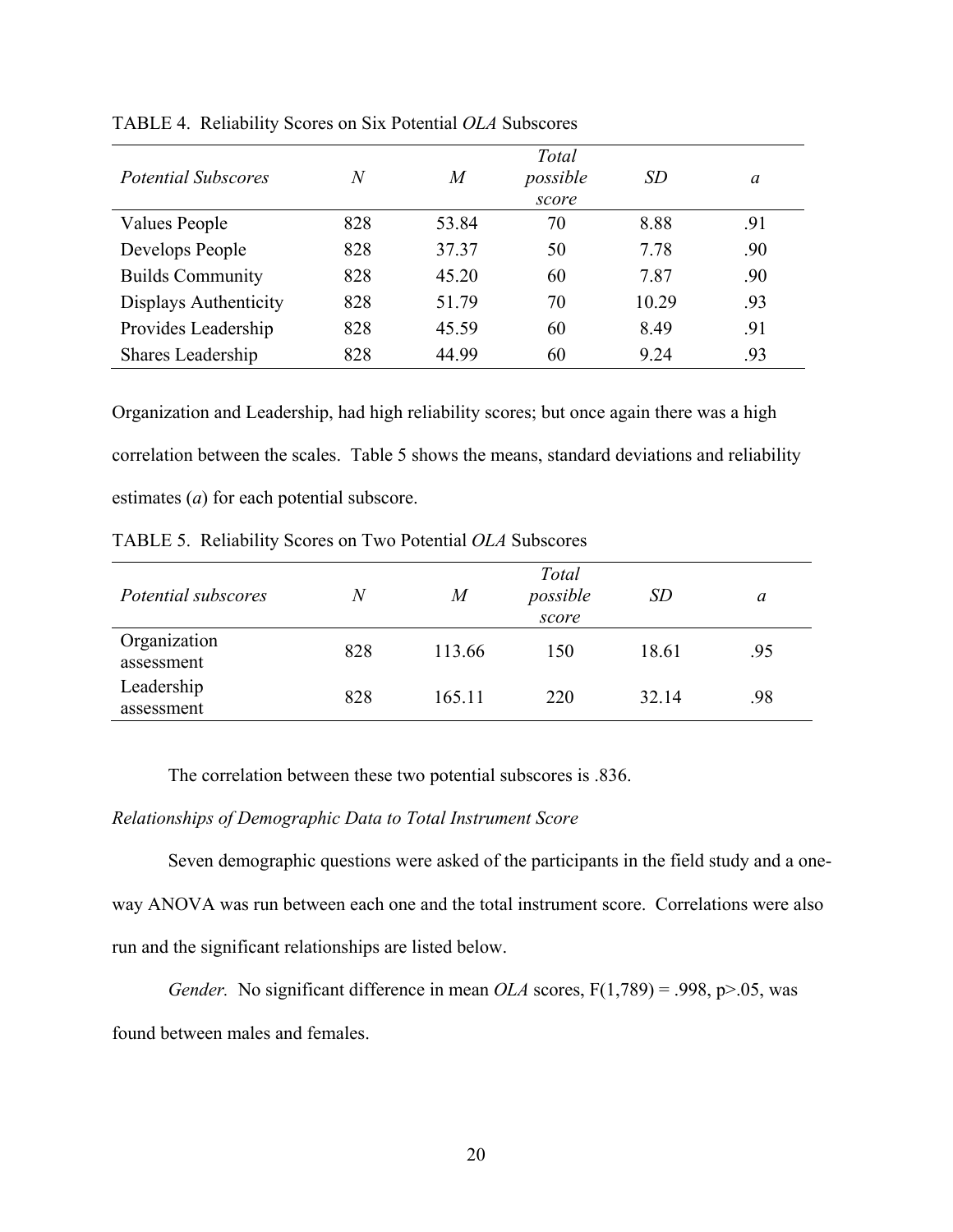*Education level attained.* No significant differences in mean *OLA* scores,  $F(5,807) =$ 2.699, p>.05, were found among any of the educational levels specified.

*Type of organization*. *OLA* means of individuals employed by community service organizations were significantly higher,  $F(5,809) = 13.091$ ,  $p<.05$ , than those of individuals employed by business and medical service provider organizations. No significant ( $p>0.05$ ) difference was found among the categories of business – for profit, medical service provider, government, education and religious organizations. No significant  $(p>0.05)$  difference was found among government, education, religious and community service organizations.

*Position/role.* A significant difference, F(2,807) = 9.611, p<.05, was found in *OLA* scores between top leadership, and the categories of management/supervision and workforce with top leadership scoring higher. No significant ( $p$ >.05) difference was found in the *OLA* scores of management/supervision and workforce. A significant  $(p<0.01)$  negative relationship of -.139 existed between position/role and the total instrument score, indicating that the higher the position in the organization, the higher the scores on the instrument.

*Age.* No significant difference in *OLA* scores, F(5,810) = 2.273, p>.05, was found among the various age categories. A significant  $(p<0.05)$  positive correlation of 0.076 was found between age and the total instrument score, indicating that the higher the age, the higher the scores on the instrument.

*Years in the organization.* No significant difference,  $F(5,810) = .606$ ,  $p<.05$ , was found among *OLA* scores of individuals who have worked for their organization less than 1 year, 1-3 years, 4-6 years, 7-10 years, 10-15 years and more than 15 years.

*Ethnic origin.* No significant difference in *OLA* scores,  $F(3,799) = 2.255$ ,  $p \le 0.05$ , was found among the categories of White – not Hispanic origin, Black – not Hispanic origin,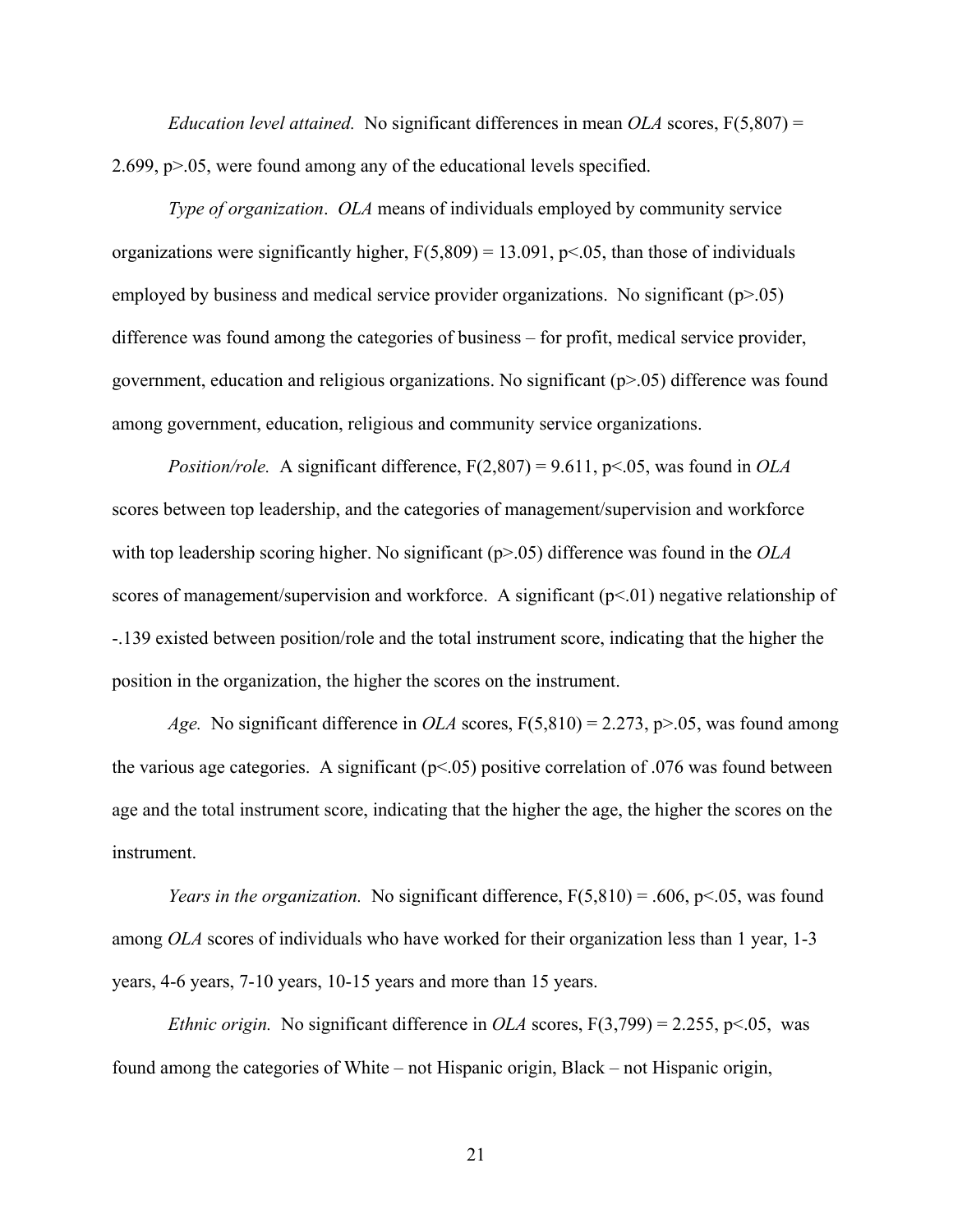Hispanic and Asian or Pacific Islanders. The two categories of Other, with eight cases, and American Indian or Alaskan Native, with one case, were eliminated in order to create an accurate picture.

#### *Results of Correlation between Job Satisfaction and the OLA Instrument*

Six additional items were added to the *OLA* instrument for the field test version, bringing the total items to 80. These items were included so that a correlation of job satisfaction to the *OLA* scores could be considered. A Pearson correlation was run and it was found that a significant ( $p<.01$ ) positive correlation of .635 existed, accounting for 40% of the variance in the total instrument score. This is a strong indication that the higher the score given on the instrument, the higher the level of job satisfaction. The Job Satisfaction score obtained an estimated reliability, using the Cronbach-Alpha coefficient, of .81.

#### *Factor Analysis*

A variety of exploratory factor analyses (principal components solution) were conducted looking at several different dimensionalities with only one yielding an appealing solution. A two factor solution, using a varimax rotation, showed evidence of items loading on the two sections of organizational assessment items and leadership assessment items.

#### *Item Analysis and Reduction*

The *OLA* instrument items were reduced from 74 to 60 in order to decrease the time it takes to complete the instrument and to make it more appealing to organizations that might consider its use in the future. The rationale for eliminating items was based on selecting items with lower item-to-test correlations and items that could be removed without affecting instrument validity. It was important to maintain the integrity of the Delphi results as the basis for this instrument. Reliability and item-to-test correlations were run on the 60-item reduced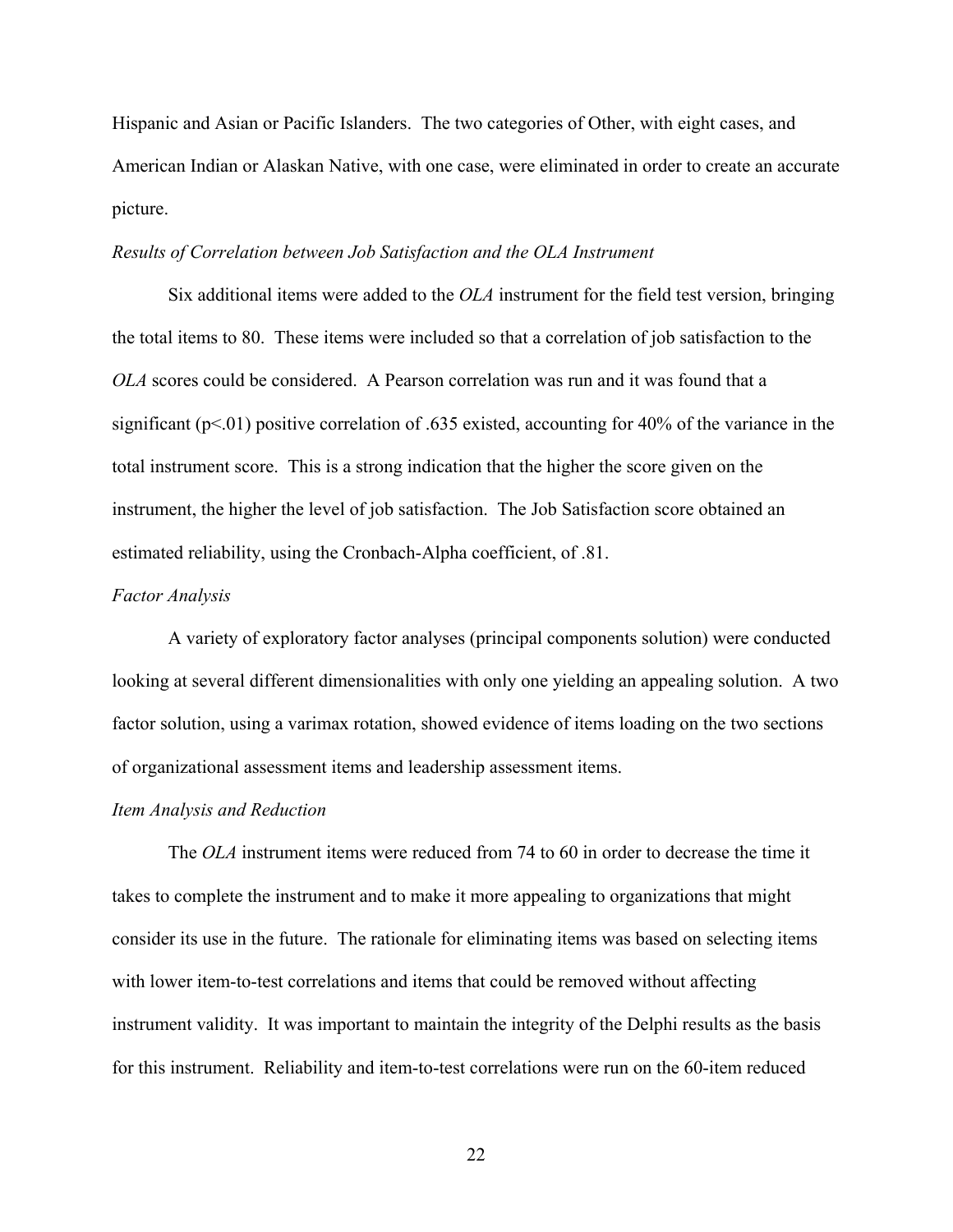instrument. The revised instrument had a mean of 223.79 on a total potential score of 300 and the standard deviation was 41.08. The alpha coefficient is .98. The lowest item-test correlation is .41 and the highest is .79. The reduced 60-item instrument maintains the same reliability and adherence to the foundational constructs as the longer instrument while eliminating unnecessary items, allowing for a shorter, easier-to-take instrument.

# Applications of the Study

## *Definitions of Servant Leadership and the Servant Organization*

Based upon a review of the literature and the Delphi results, the following operational definitions are offered. Servant leadership is an understanding and practice of leadership that places the good of those led over the self-interest of the leader. Servant leadership promotes the valuing and developing of people, the building of community, the practice of authenticity, the providing of leadership for the good of those led and the sharing of power and status for the common good of each individual, the total organization and those served by the organization.

The term servant organization is not found in the literature, though Greenleaf spoke of the institution as servant. Greenleaf, however, addressed the organizational issues involved rather than the idea of assessing an organization in light of the characteristics of servant leadership. This author believes that the servant organization is a natural extension and application of the concept of servant leadership. Leaders do not operate in a vacuum. They operate within organizational structures which include managers, workers, vendors and customers. The characteristics of the servant leader may be applied to an entire organization, or a workgroup within an organization as well as an individual leader. Organizations have a significant impact on the people they employ, on the customers they serve and on the society at large. This impact goes beyond one, or a group, of leaders. Servant leadership should become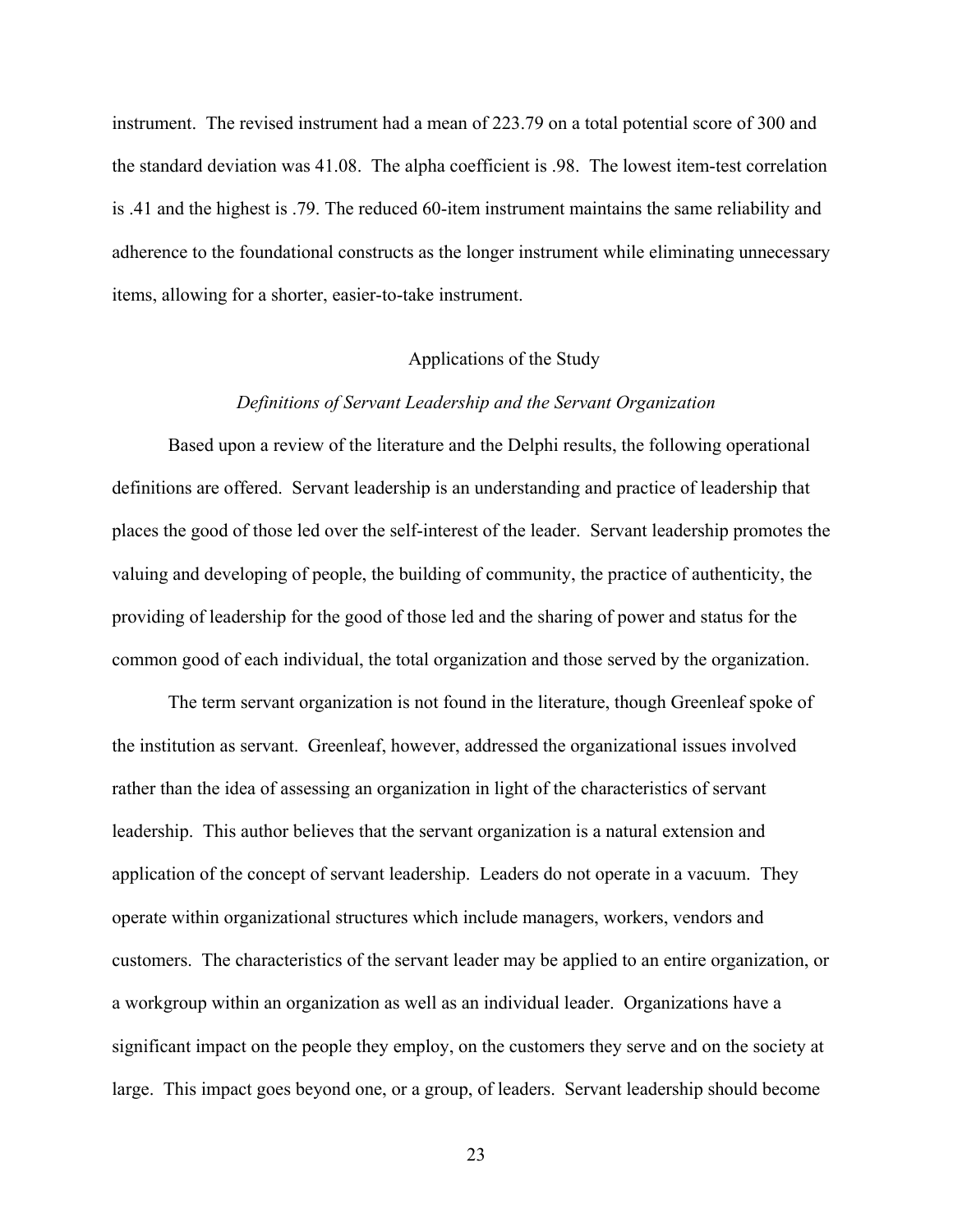characteristic of the organizational culture in order to produce the most benefit. That is why the *OLA* has been designed to assess the characteristics of servant leadership within the entire organization.

The servant organization is defined here as an organization where the characteristics of servant leadership are displayed through the organizational culture and are valued and practiced by its leadership and workforce. A servant leadership model, presented in Figure 1, reveals the definition of the servant leader, the key components of servant leadership and the definition of the servant organization.

### Statement of Implications for Research and Practice

# *Reliability, Validity and Usefulness of the OLA*

The reliability of the instrument indicates that it will be useful for further research in servant leadership. The *OLA* was designed not only for research, but for purposes of prediction and diagnosis within organizations. An organization that desires to become more servant oriented could assess itself to find weaknesses and strengths to be addressed. *OLA* results would provide an objective look at how the organization is perceived by various groups within the organization. It would also reveal any differences in the perceptions of the top leadership, management and workforce. The open sharing of results could lead to an organizational dialogue on how to align the organization more closely with the values it wants to promote. Organizations that seek to promote an organizational culture based on openness, trust, teamwork, leadership at all levels and integrity would use the *OLA* to assess current status and identify areas to improve. The instrument could be taken in separate work units or teams and those separate results compared to the entire organization's results. In this way, critical issues could be identified in more focused parts of the organization, allowing for more specific and targeted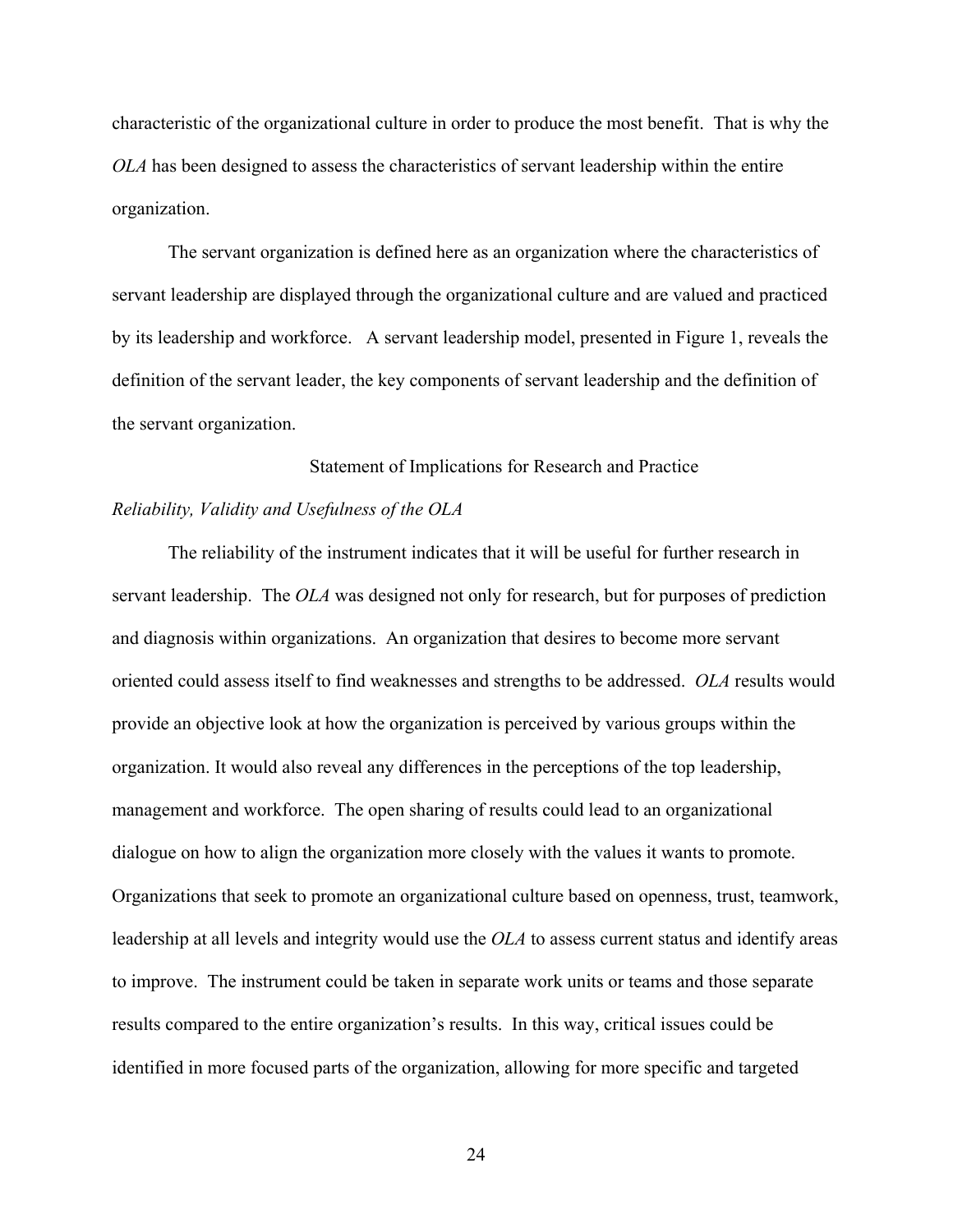| Servant Leadership is<br>an understanding and practice of leadership that places the good of those led over the<br>self-interest of the leader. Servant leadership promotes the valuing and development of<br>people, the building of community, the practice of authenticity, the providing of<br>leadership for the good of those led and the sharing of power and status for the common<br>good of each individual, the total organization and those served by the organization. |                                                                                                                                                                       |
|-------------------------------------------------------------------------------------------------------------------------------------------------------------------------------------------------------------------------------------------------------------------------------------------------------------------------------------------------------------------------------------------------------------------------------------------------------------------------------------|-----------------------------------------------------------------------------------------------------------------------------------------------------------------------|
| The Servant Leader                                                                                                                                                                                                                                                                                                                                                                                                                                                                  |                                                                                                                                                                       |
| <b>Values People</b>                                                                                                                                                                                                                                                                                                                                                                                                                                                                | By believing in people<br>$\bullet$<br>By serving other's needs before his or her own<br>By receptive, non-judgmental listening<br>$\bullet$                          |
| Develops People                                                                                                                                                                                                                                                                                                                                                                                                                                                                     | By providing opportunities for learning and growth<br>$\bullet$<br>By modeling appropriate behavior<br>By building up others through encouragement and<br>affirmation |
| <b>Builds Community</b>                                                                                                                                                                                                                                                                                                                                                                                                                                                             | By building strong personal relationships<br>$\bullet$<br>By working collaboratively with others<br>By valuing the differences of others                              |
| Displays Authenticity                                                                                                                                                                                                                                                                                                                                                                                                                                                               | By being open and accountable to others<br>$\bullet$<br>By a willingness to learn from others<br>٠<br>By maintaining integrity and trust                              |
| Provides Leadership                                                                                                                                                                                                                                                                                                                                                                                                                                                                 | By envisioning the future<br>$\bullet$<br>By taking initiative<br>By clarifying goals                                                                                 |
| <b>Shares Leadership</b>                                                                                                                                                                                                                                                                                                                                                                                                                                                            | By facilitating a shared vision<br>$\bullet$<br>By sharing power and releasing control<br>By sharing status and promoting others                                      |
| The Servant Organization is<br>an organization in which the characteristics of servant leadership are displayed<br>through the organizational culture and are valued and practiced by the leadership and<br>workforce.                                                                                                                                                                                                                                                              |                                                                                                                                                                       |

*Figure 1*: Servant leadership and the servant organization model

interventions. If, in the future, the *OLA* results could be correlated to organizational outcomes

such as productivity, staff morale, customer service or absenteeism, then the instrument could be

used for predicting probabilities of success within organizational units. Leadership could be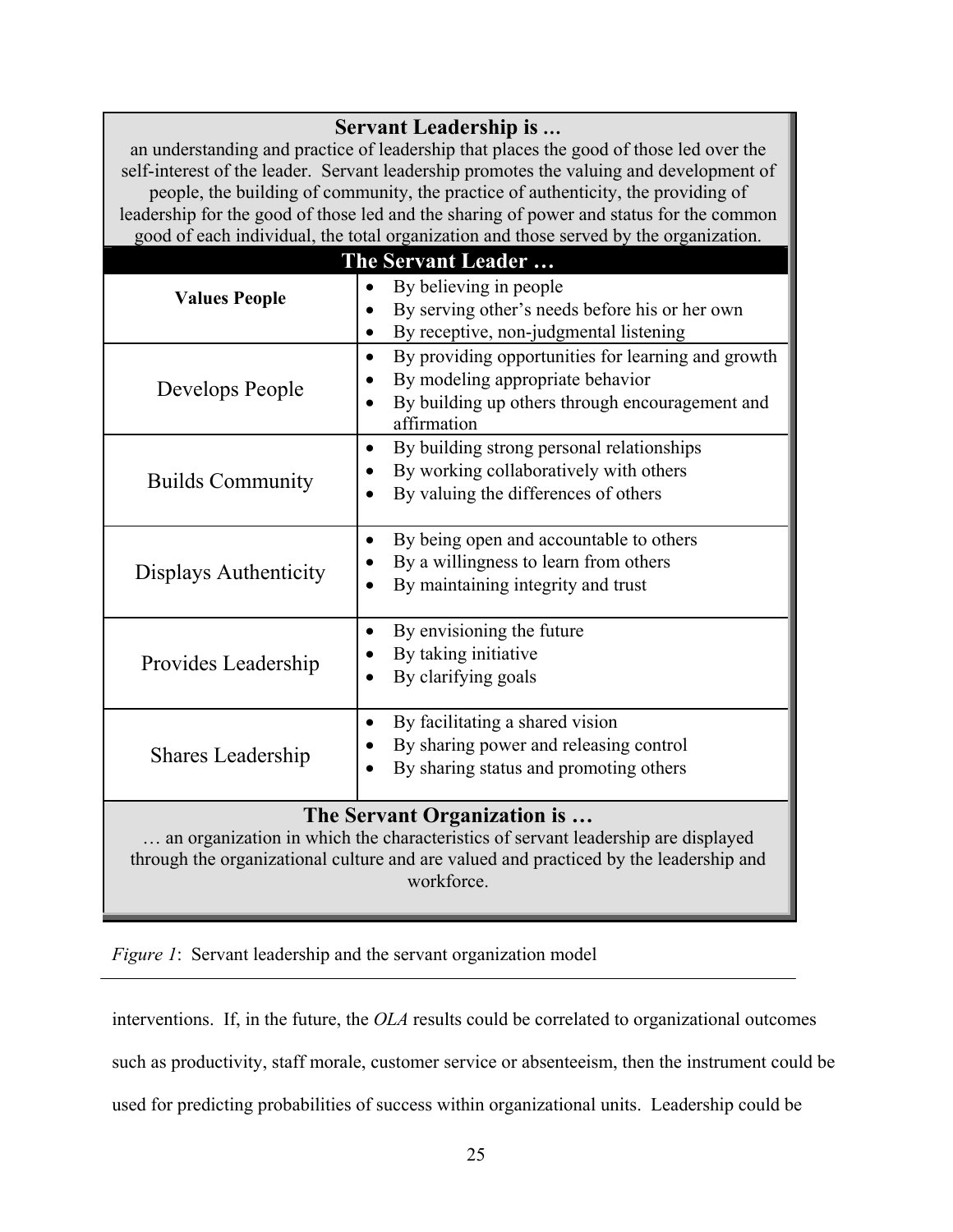assessed through the *OLA* and predictions could be made as to the probable success of particular leaders as they are considered for future leadership roles. There is a wealth of possible research to be done in organizations using the *OLA*. Some of the research questions that may be considered are:

- Are servant organizations more successful in promoting creativity and risktaking than nonservant organizations?
- Do servant organizations produce results at the same level as non-servant organizations?
- Is staff morale, motivation and energy higher in servant organizations than in non-servant organizations?
- Do servant organizations provide a higher level of service to customers than do non-servant organizations?
- Do higher scores on the *OLA* correlate positively with higher collaboration and teamwork, lower fear in the workplace, lower absenteeism, greater tenure of employees and lower employee theft?
- What organizational structures best support a servant organizational culture? (i.e. supervision systems, office configuration, staff policies, compensation systems)
- What effect does training have on moving organizations towards servant leadership?
- Does the method of training (i.e. traditional classroom, experiential learning, self-directed learning) enhance or hinder an organization's movement towards servant leadership?
- Do certain types of organizations tend towards servant leadership while others tend towards more of an authority/control model?
- Does a servant organizational culture produce more servant leaders?
- Are servant leaders effective leaders, and if so, on what standard of effectiveness?